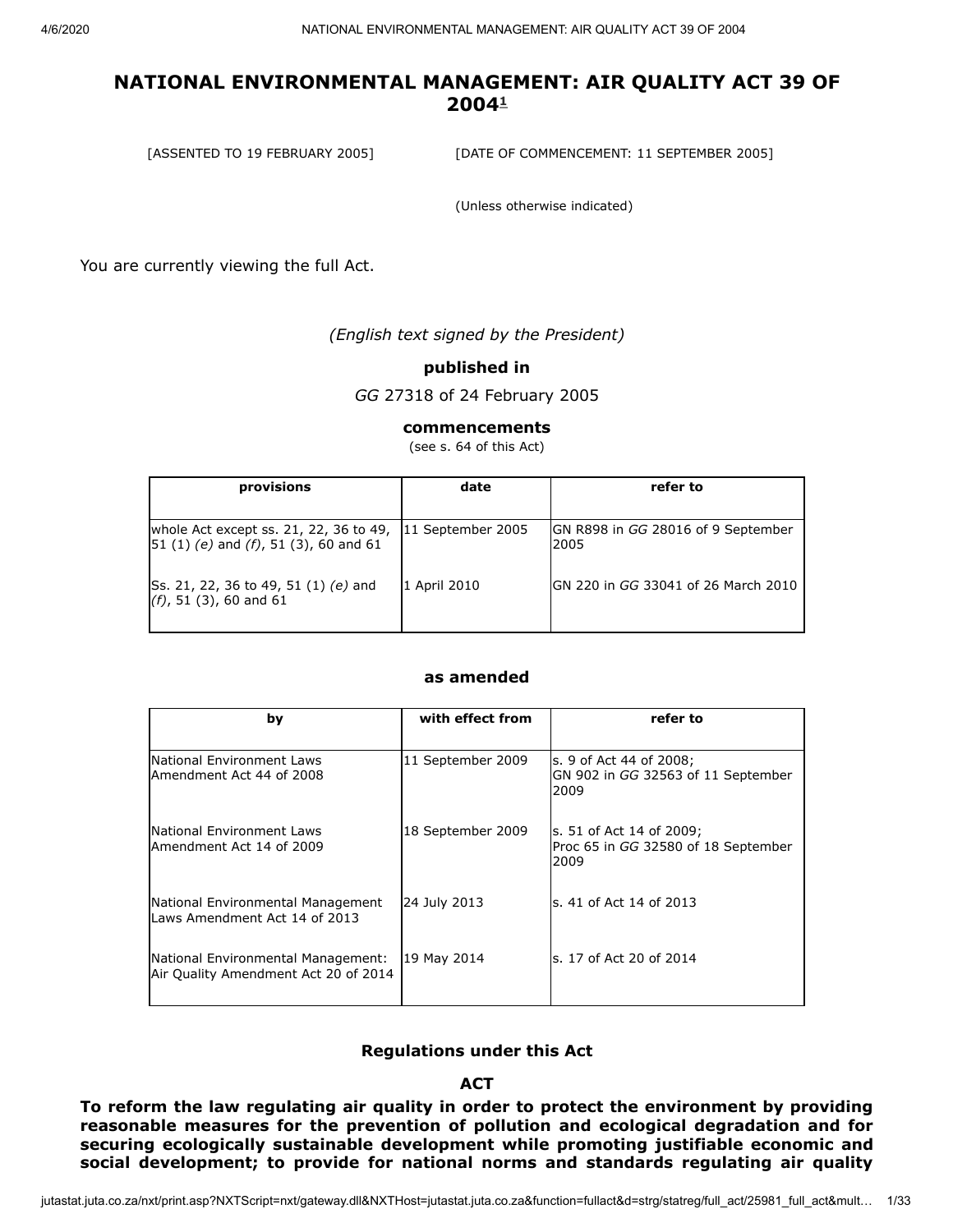#### **monitoring, management and control by all spheres of government; for specific air quality measures; and for matters incidental thereto.**

#### **Preamble**

WHEREAS the quality of ambient air in many areas of the Republic is not conducive to a healthy environment for the people living in those areas let alone promoting their social and economic advancement;

AND WHEREAS the burden of health impacts associated with polluted ambient air falls most heavily on the poor;

AND WHEREAS air pollution carries a high social, economic and environmental cost that is seldom borne by the polluter;

AND WHEREAS atmospheric emissions of ozone-depleting substances, greenhouse gases and other substances have deleterious effects on the environment both locally and globally;

AND WHEREAS everyone has the constitutional right to an environment that is not harmful to their health or well-being;

AND WHEREAS everyone has the constitutional right to have the environment protected, for the benefit of present and future generations, through reasonable legislative and other measures that-

- *(a)* prevent pollution and ecological degradation;
- *(b)* promote conservation; and
- *(c)* secure ecologically sustainable development and use of natural resources while promoting justifiable economic and social development;

AND WHEREAS minimisation of pollution through vigorous control, cleaner technologies and cleaner production practices is key to ensuring that air quality is improved;

AND WHEREAS additional legislation is necessary to strengthen the Government's strategies for the protection of the environment and, more specifically, the enhancement of the quality of ambient air, in order to secure an environment that is not harmful to the health or well-being of people,

BE IT THEREFORE ENACTED by the Parliament of the Republic of South Africa, as follows-

#### **TABLE OF CONTENTS**

*Sections*

#### CHAPTER 1

#### INTERPRETATION AND FUNDAMENTAL PRINCIPLES

- 1 Definitions
- 2 Object of Act
- 3 General duty of State
- 4 Application of Act
- 5 Application of National Environmental Management Act
- 6 Conflicts with other legislation

#### CHAPTER 2

NATIONAL FRAMEWORK AND NATIONAL, PROVINCIAL AND LOCAL STANDARDS

# *Part 1:*

#### *National framework*

- 7 Establishment
- 8 National monitoring and information management standards

#### *Part 2:*

*National, provincial and local ambient air quality and emission standards*

- 9 National standards
- 10 Provincial standards
- 11 Local standards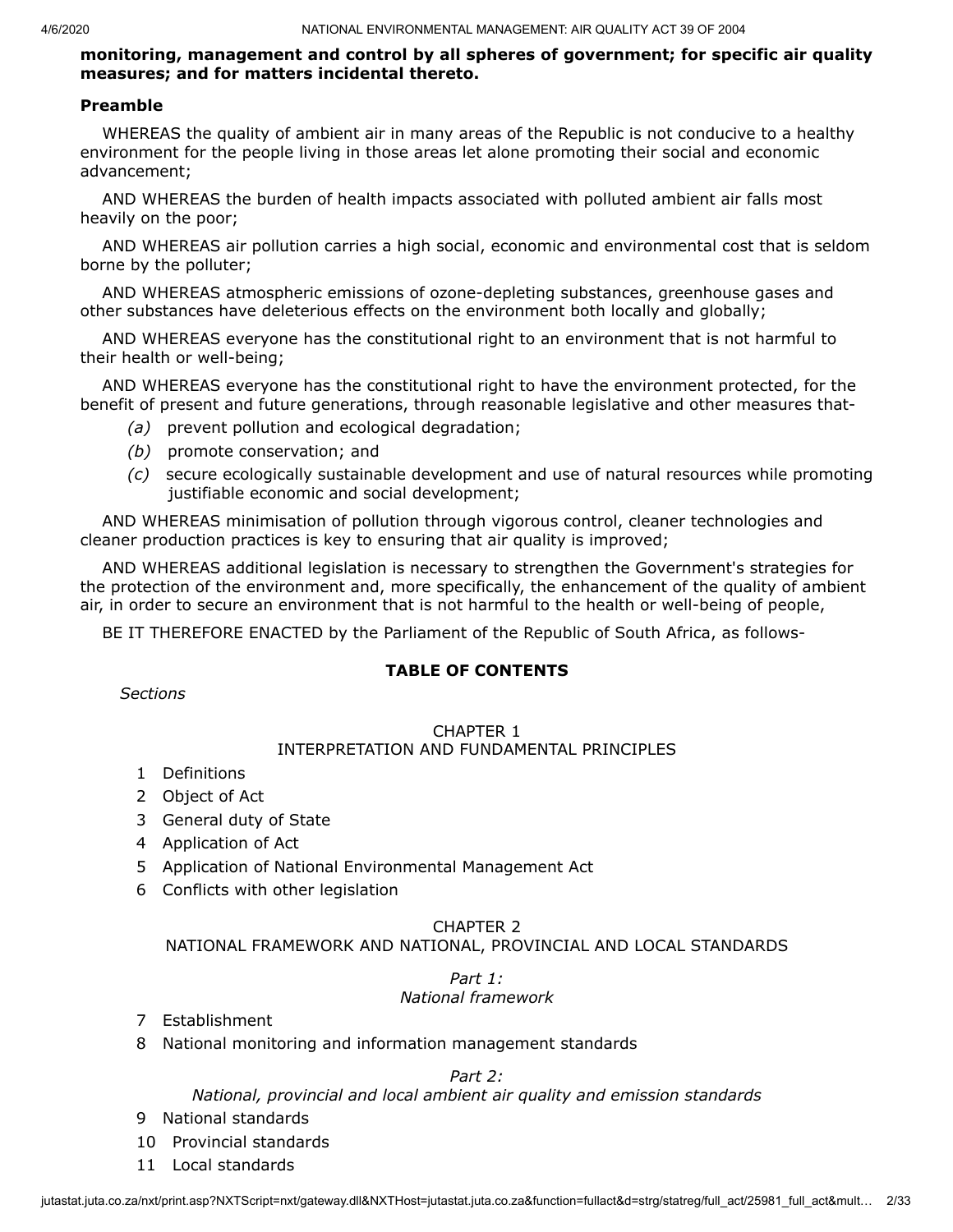#### *Part 3: General*

12 Ambient air quality and emission measurements

#### CHAPTER 3

#### INSTITUTIONAL AND PLANNING MATTERS

- 13 National Air Quality Advisory Committee
- 14 Appointment of air quality officers
- 15 Air quality management plans
- 16 Contents of air quality management plans
- 17 Reporting on implementation of air quality management plans

#### CHAPTER 4 AIR QUALITY MANAGEMENT MEASURES

# *Part 1:*

#### *Priority areas*

- 18 Declaration of priority areas
- 19 Management of priority areas
- 20 Regulations for implementing and enforcing priority area air quality management plans

#### *Part 2:*

## *Listing of activities resulting in atmospheric emissions*

- 21 Listing of activities
- 22 Consequences of listing
- 22A Consequences of unlawful conduct of listed activity resulting in atmospheric emission [Item 22A added by s. 16 of Act 20 of 2014 (wef 19 May 2014).]

[S. 22A added by s. 3 of Act 20 of 2014 (wef 19 May 2014).]

#### *Part 3: Controlled emitters*

- 23 Controlled emitters
- 24 Standards for controlled emitters
- 25 Consequences of declaration

# *Part 4:*

# *Controlled fuels*

- 26 Controlled fuels
- 27 Use and prohibition of controlled fuels
- 28 Consequences of declaration

#### *Part 5:*

#### *Other measures*

- 29 Pollution prevention plans
- 30 Atmospheric impact reports
- 31 Recognition programmes

#### *Part 6:*

#### *Measures in respect of dust, noise and offensive odours*

- 32 Control of dust
- 33 Rehabilitation when mining operations cease
- 34 Control of noise
- 35 Control of offensive odours

# CHAPTER 5

#### LICENSING OF LISTED ACTIVITIES

#### 36 Licensing authority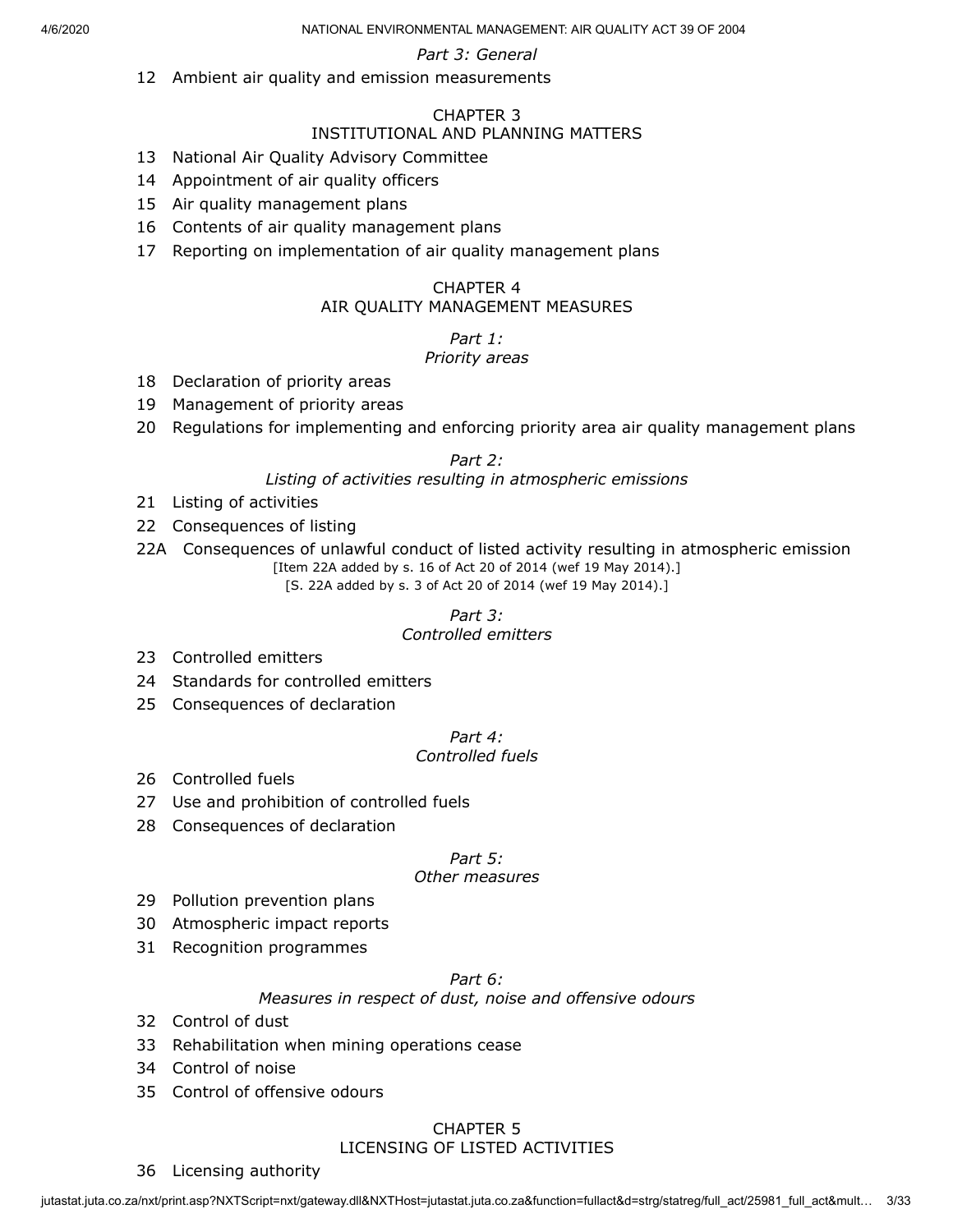- 37 Application for atmospheric emission licences
- 38 Procedure for licence applications
- 39 Factors to be taken into account by licensing authorities
- 40 Decisions of licensing authority
- 41 Successful applications
- 42 Issuing of atmospheric emission licences
- 43 Contents of provisional atmospheric emission licences and atmospheric emission licences
- 44 Transfer of provisional atmospheric emission licences and atmospheric emission licences
- 45 Review of provisional atmospheric emission licences and atmospheric emission licences
- 46 Variation of provisional atmospheric emission licences and atmospheric emission licences
- 47 Renewal of provisional atmospheric emission licences and atmospheric emission licences
- 48 Emission control officers
- 49 Criteria for fit and proper persons

#### CHAPTER 6

#### INTERNATIONAL AIR QUALITY MANAGEMENT

50 Transboundary air pollution

#### CHAPTER 7 OFFENCES AND PENALTIES

- 51 Offences
- 52 Penalties

#### CHAPTER 8 GENERAL MATTERS

#### *Part 1: Regulations*

- 53 Regulations by Minister
- 54 Regulations by MECs responsible for air quality
- 55 General

#### *Part 2:*

#### *Consultative process*

- 56 Consultation
- 57 Public participation

#### *Part 3: Delegations and exemptions*

- 58 Delegations
- 59 Exemptions

#### CHAPTER 9 MISCELLANEOUS

- 60 Repeal of legislation
- 61 Transitional arrangements in respect of registration certificates issued in terms of Atmospheric Pollution Prevention Act
- 62 ......
	- [S. 62 repealed by s. 13 of Act 20 of 2014 (wef 19 May 2014).]
- 63 ......

[S. 63 repealed by s. 14 of Act 20 of 2014 (wef 19 May 2014).]

64 Short title and commencement

#### Schedule 1 LEGISLATION REPEALED OR AMENDED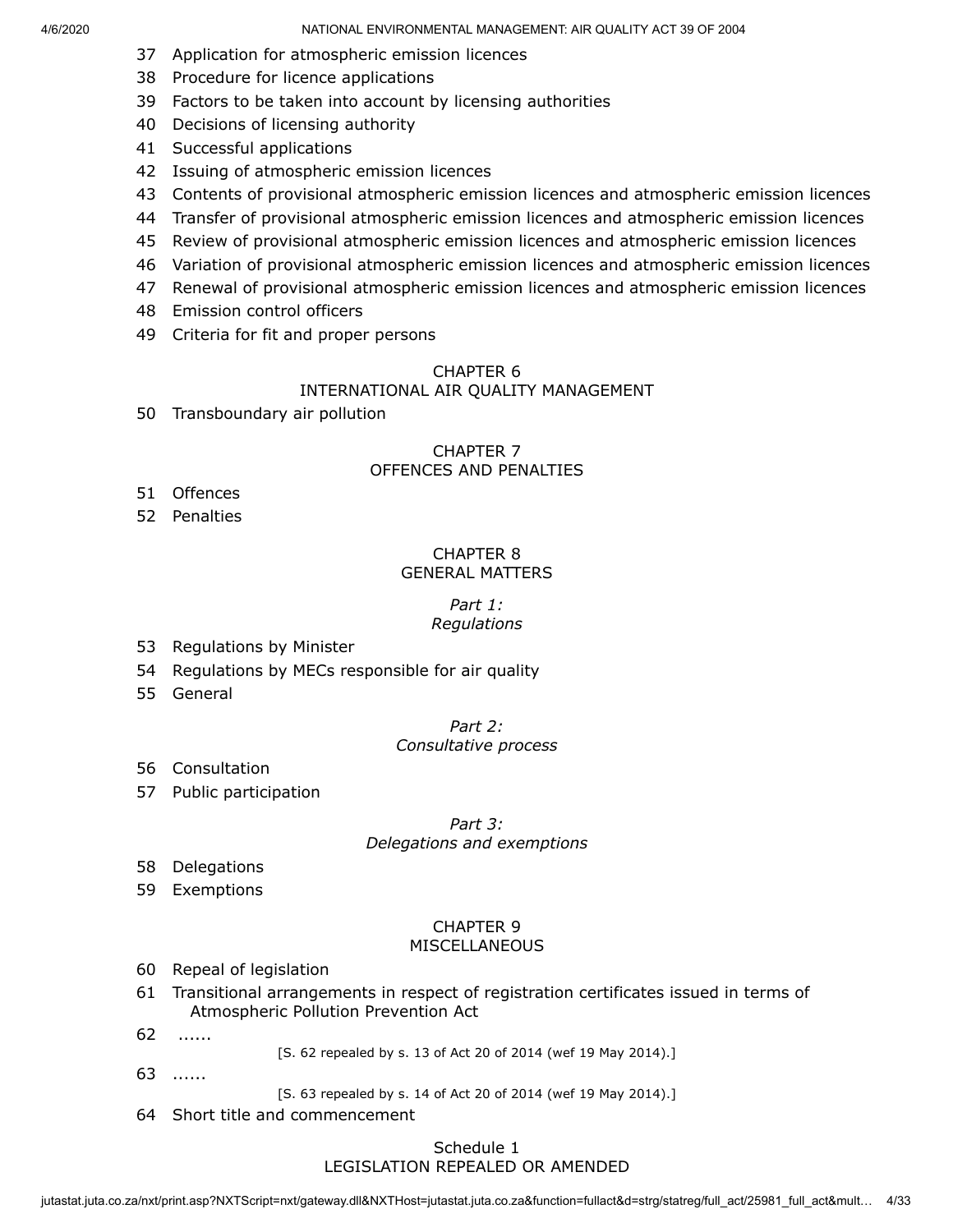#### Schedule 2

......

[Schedule 2 repealed by s. 15 of Act 20 of 2014 (wef 19 May 2014).]

<span id="page-4-0"></span> $1$  This Act has been updated to include all available historical commencement details

#### **CHAPTER 1 INTERPRETATION AND FUNDAMENTAL PRINCIPLES (ss 1-6)**

#### **1 Definitions**

(1) In this Act, unless the context indicates otherwise-

**'air pollution'** means any change in the composition of the air caused by smoke, soot, dust (including fly ash), cinders, solid particles of any kind, gases, fumes, aerosols and odorous substances;

**'air quality management plan'** means a plan referred to in section 15;

**'air quality officer'** means an officer appointed in terms of section 14 as an air quality officer;

**'ambient air'** excludes air regulated by the Occupational Health and Safety Act, 1993 (Act 85 of 1993);

**'atmospheric emission'** or **'emission'** means any emission or entrainment process emanating from a point, non-point or mobile source that results in air pollution;

**'atmospheric emission licence'** means an atmospheric emission licence contemplated in Chapter 5;

**'Atmospheric Pollution Prevention Act'** means the Atmospheric Pollution Prevention Act, 1965 (Act 45 of 1965);

**'commissioning'** means the commencement of a listed activity;

[Definition of 'commissioning' inserted by s. 1 *(a)* of Act 20 of 2014 (wef 19 May 2014).]

**'controlled emitter'** means any appliance or activity declared as a controlled emitter in terms of section 23;

**'Department'** means the Department responsible for environmental affairs;

[Definition of 'Department' substituted by s. 1 *(b)* of Act 20 of 2014 (wef 19 May 2014).]

**'environment'** has the meaning assigned to it [in] section 1 of the National Environmental Management Act;

#### **'Environment Conservation Act'** ......

[Definition of 'Environment Conservation Act' deleted by s. 1 *(c)* of Act 20 of 2014 (wef 19 May 2014).]

**'***Gazette***'** when used in relation to-

- *(a)* the Minister, means the *Government Gazette*; and
- *(b)* the MEC, means the *Provincial Gazette* of the province concerned;

**'greenhouse gas'** means gaseous constituents of the atmosphere, both natural and anthropogenic, that absorb and re-emit infrared radiation, and includes carbon dioxide, methane and nitrous oxide;

**'licensing authority'** means an authority referred to in section 36 (1), (2), 3A, (4) or (5) responsible for implementing the licensing system set out in Chapter 5;

[Definition of 'licensing authority' substituted by s. 1 *(d)* of Act 20 of 2014 (wef 19 May 2014).]

**'listed activity'** means any activity listed in terms of section 21;

**'MEC'** means the member of the Executive Council of a province who is responsible for air quality management in the province;

**'Minister'**<sup>[2](#page-5-0)</sup> means the Minister responsible for environmental affairs.

[Definition of 'Minister' substituted by s. 1 *(e)* of Act 20 of 2014 (wef 19 May 2014).]

**'mobile source'** means a single identifiable source of atmospheric emission which does not emanate from a fixed location;

**'municipality'** means a municipality established in terms of the Local Government: Municipal Structures Act, 1998 (Act 117 of 1998);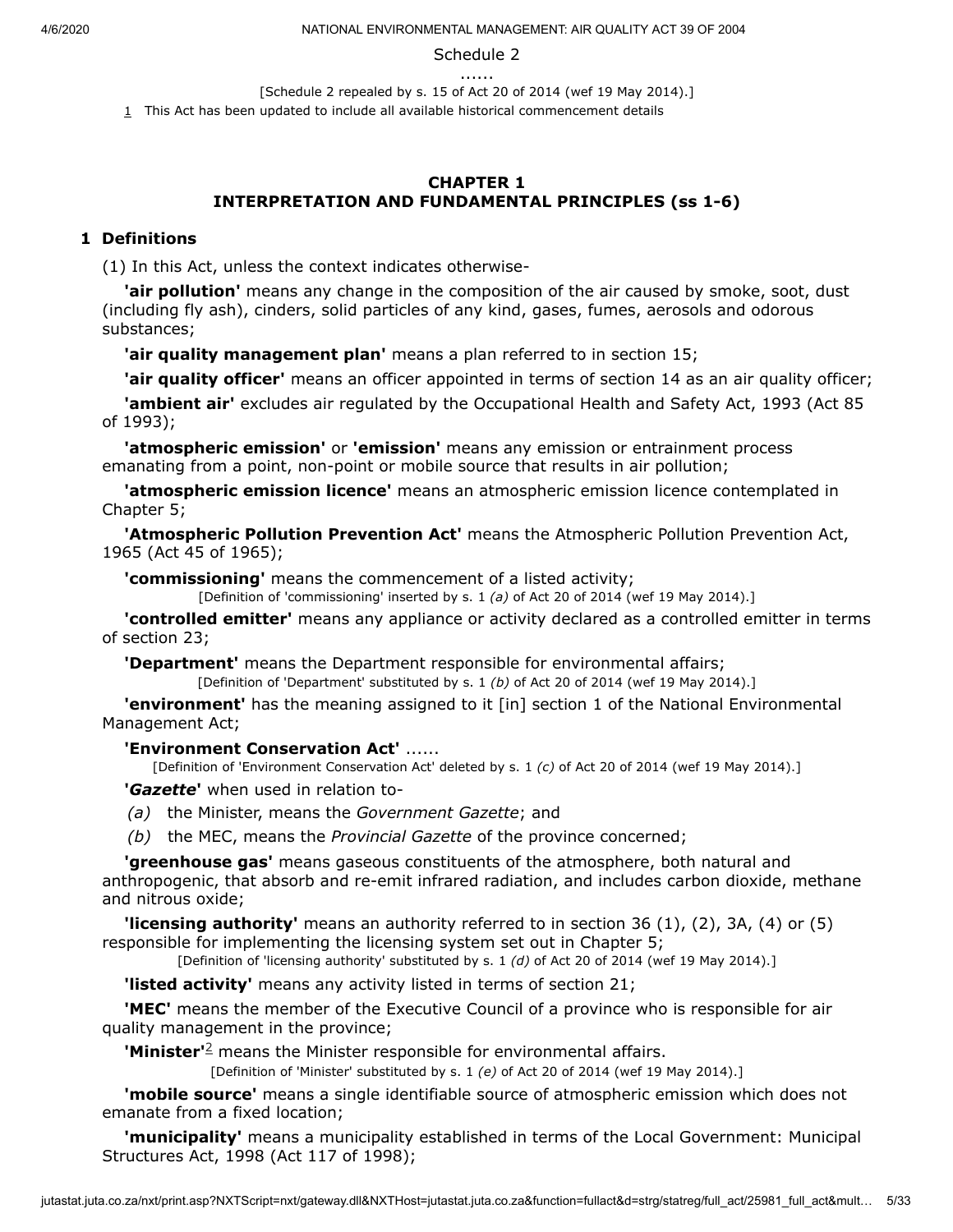**'Municipal Systems Act'** means the Local Government: Municipal Systems Act, 2000 (Act 32 of 2000);

**'National Environmental Management Act'** means the National Environmental Management Act, 1998 (Act 107 of 1998);

**'national framework'** means the framework established in terms of section 7 (1);

**'non-point source'** means a source of atmospheric emissions which cannot be identified as having emanated from a single identifiable source or fixed location, and includes veld, forest and open fires, mining activities, agricultural activities and stockpiles;

**'offensive odour'** means any smell which is considered to be malodorous or a nuisance to a reasonable person;

**'organ of state'** has the meaning assigned to it in section 239 of the Constitution;

**'ozone-depleting substance'** means a substance having chemical or physical properties which, by its release into the atmosphere, can cause a depletion of the stratospheric ozone layer;

**'point source'** means a single identifiable source and fixed location of atmospheric emission, and includes smoke stacks and residential chimneys;

**'pollution'** has the meaning assigned to it in section 1 of the National Environmental Management Act;

**'priority area'** means an area declared as such in terms of section 18;

**'priority area air quality management plan'** means a plan referred to in section 19;

**'provisional atmospheric emission licence'** means a provisional atmospheric emission licence contemplated in Chapter 5;

**'this Act'** includes-

- *(a)* the national framework;
- *(b)* any regulation made in terms of this Act; and
- *(c)* any other subordinate legislation issued in terms of this Act.

<span id="page-5-0"></span>(2) In this Act, a word or expression derived from a word or expression defined in subsection (1) has a corresponding meaning unless the context indicates that another meaning is intended.

2 Administration, powers and functions transferred to Minister of Environmental Affairs (Proc 47 in *GG* 37839 of 15 July 2014) and to the Minister of Environment, Forestry and Fisheries (Proc 48 in *GG* 42601 of 30 July 2019)

# **2 Object of Act**

The object of this Act is-

- *(a)* to protect the environment by providing reasonable measures for-
	- (i) the protection and enhancement of the quality of air in the Republic;
	- (ii) the prevention of air pollution and ecological degradation; and
	- (iii) securing ecologically sustainable development while promoting justifiable economic and social development; and
- *(b)* generally to give effect to section 24 *(b)* of the Constitution in order to enhance the quality of ambient air for the sake of securing an environment that is not harmful to the health and well-being of people.

# **3 General duty of State**

In fulfilling the rights contained in section 24 of the Constitution, the State-

- *(a)* through the organs of state applying this Act, must seek to protect and enhance the quality of air in the Republic; and
- *(b)* must apply this Act in a manner that will achieve the progressive realisation of those rights.

# **4 Application of Act**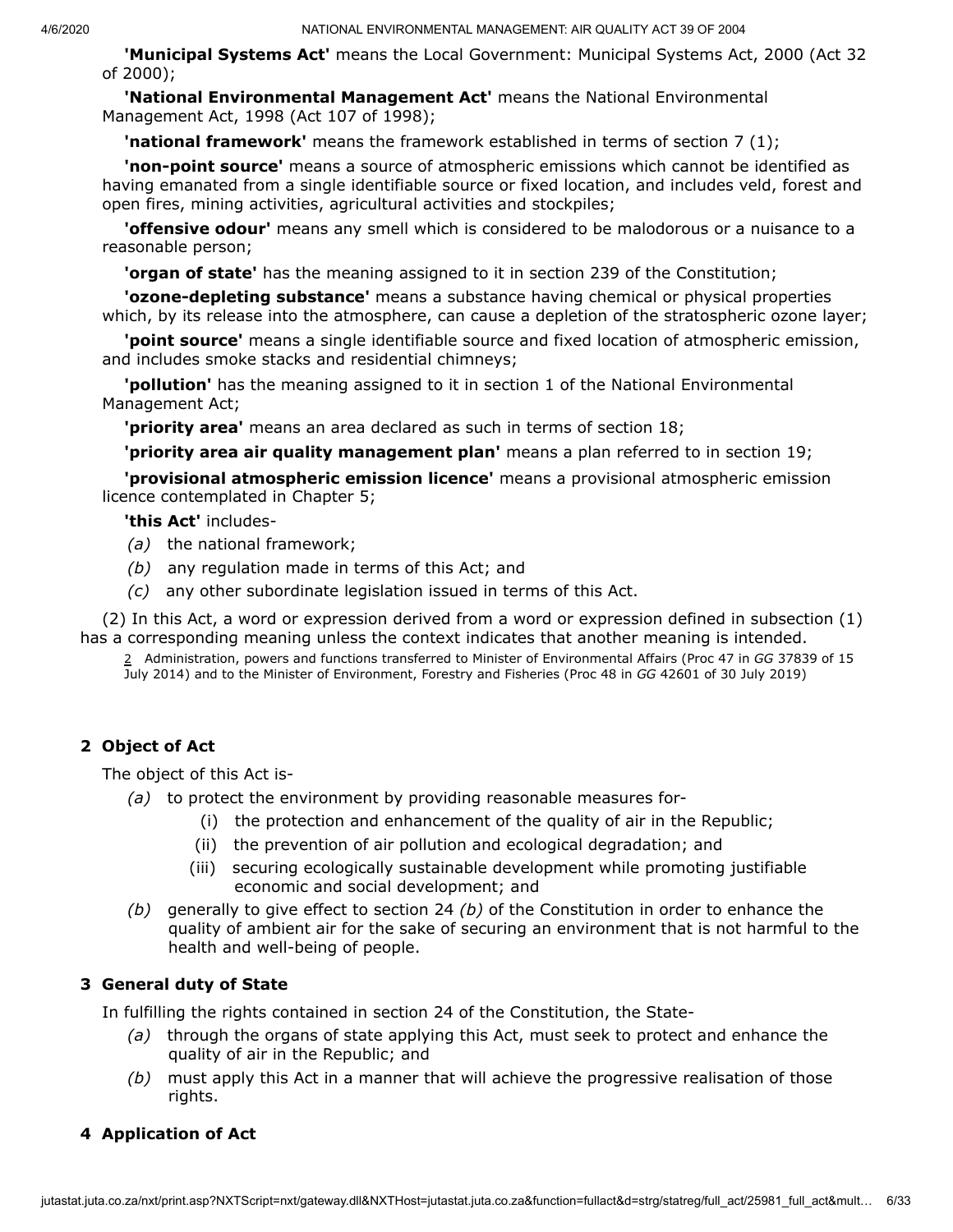(1) This Act also applies to the exclusive economic zone and continental shelf of the Republic referred to in sections 7 and 8, respectively, of the Maritime Zones Act, 1994 (Act 15 of 1994).

(2) This Act binds all organs of state-

- *(a)* in the national and local spheres of government; and
- *(b)* in the provincial sphere of government, subject to section 146 of the Constitution.

# **5 Application of National Environmental Management Act**

(1) This Act must be read with any applicable provisions of the National Environmental Management Act.

(2) The interpretation and application of this Act must be guided by the national environmental management principles set out in section 2 of the National Environmental Management Act.

## **6 Conflicts with other legislation**

(1) In the event of any conflict between a section of this Act and-

- *(a)* provincial legislation, the conflict must be resolved in terms of section 146 of the Constitution;
- *(b)* a municipal by-law, the section of this Act prevails.

(2) In the event of any conflict between subordinate legislation issued in terms of this Act and-

- *(a)* an Act of Parliament, the Act of Parliament prevails;
- *(b)* provincial legislation, the conflict must be resolved in terms of section 146 of the Constitution; and
- *(c)* a municipal by-law, the subordinate legislation issued in terms of this Act prevails.

(3) For the proper application of subsection (2) *(b)* the Minister must, in terms of section 146 (6) of the Constitution, submit all subordinate legislation issued in terms of this Act and which affects provinces to the National Council of Provinces for approval.

# **CHAPTER 2**

# **NATIONAL FRAMEWORK AND NATIONAL, PROVINCIAL AND LOCAL STANDARDS (ss 7-12)**

#### *Part 1 National framework (ss 7-8)*

# **7 Establishment**

(1) The Minister must, within two years of the date on which this section took effect, by notice in the *Gazette*, establish a national framework for achieving the object of this Act, which must include-

- *(a)* mechanisms, systems and procedures to attain compliance with ambient air quality standards;
- *(b)* mechanisms, systems and procedures to give effect to the Republic's obligations in terms of international agreements;
- *(c)* national norms and standards for the control of emissions from point and non-point sources;
- *(d)* national norms and standards for air quality monitoring;
- *(e)* national norms and standards for air quality management planning;
- *(f)* national norms and standards for air quality information management; and
- *(g)* any other matter which the Minister considers necessary for achieving the object of this Act.

(2) National norms and standards established in terms of subsection (1) must be aimed at ensuring-

- *(a)* opportunities for public participation in the protection and enhancement of air quality;
- *(b)* public access to air quality information;
- *(c)* the prevention of air pollution and degradation of air quality;
- *(d)* the reduction of discharges likely to impair air quality, including the reduction of air pollution at source;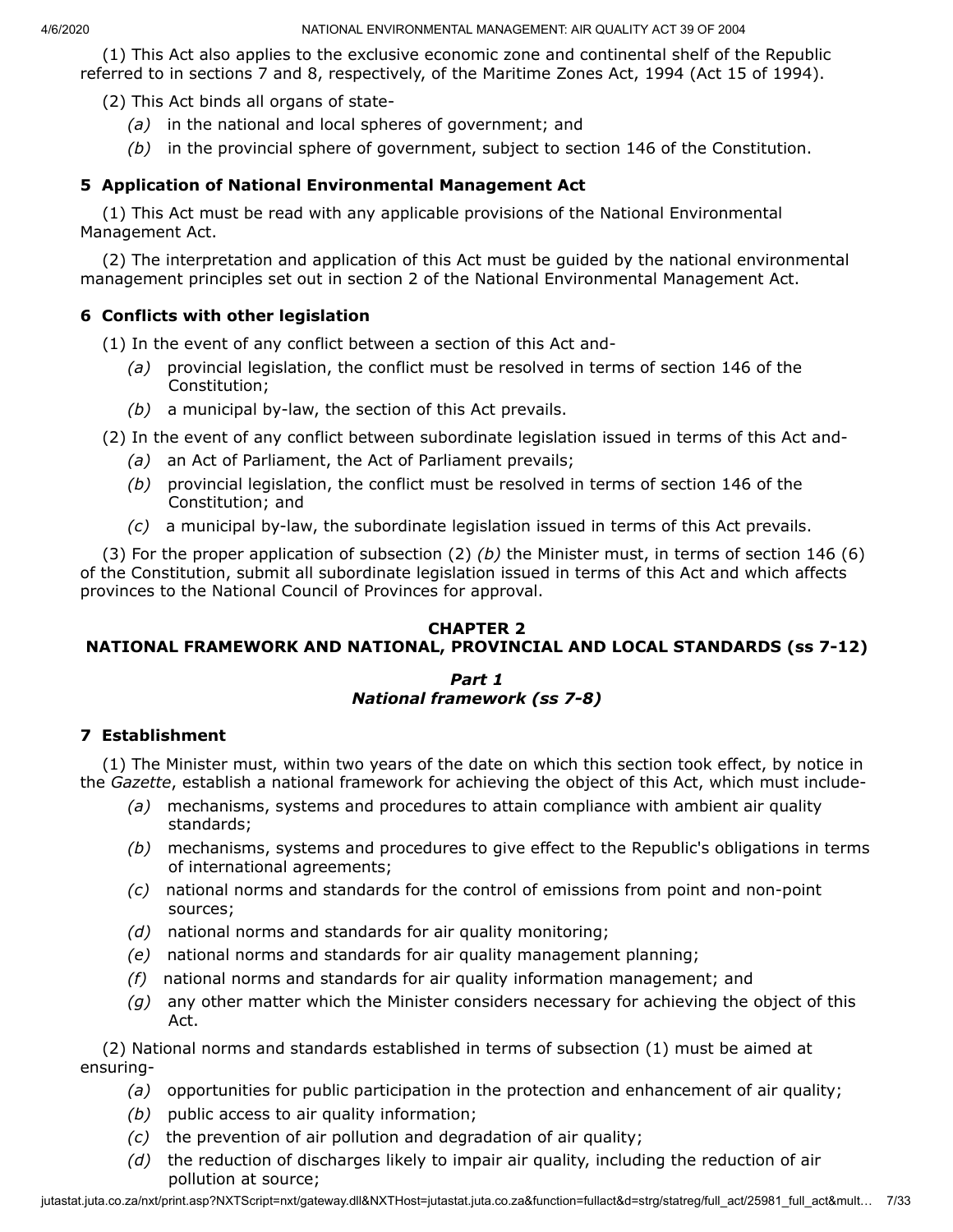- *(e)* the promotion of efficient and effective air quality management;
- *(f)* effective air quality monitoring;
- *(g)* regular reporting on air quality; and
- *(h)* compliance with the Republic's obligations in terms of international agreements.

(3) The national framework-

- *(a)* binds all organs of state in all spheres of government; and
- *(b)* may assign and delineate responsibilities for the implementation of this Act amongst-
	- (i) the different spheres of government; and
	- (ii) different organs of state.

(4) An organ of state must give effect to the national framework when exercising a power or performing a duty in terms of this Act or any other legislation regulating air quality management.

(5) The national framework-

- *(a)* may differentiate between different geographical areas;
- *(b)* may provide for the phasing in of its provisions;
- *(c)* may be amended; and
- *(d)* must be reviewed by the Minister at intervals of not more than five years.

(6) *(a)* Before publishing the national framework, or any amendment to the framework, the Minister must follow a consultative process in accordance with sections 56 and 57.

*(b)* Paragraph *(a)* need not be complied with if the framework is amended in a non-substantive way.

## **8 National monitoring and information management standards**

The national framework must establish national standards for-

- *(a)* municipalities to monitor-
	- (i) ambient air quality; and
	- (ii) point, non-point and mobile source emissions;
- *(b)* provinces to monitor-
	- (i) ambient air quality; and
	- (ii) the performance of municipalities in implementing this Act; and
- *(c)* the collection and management of data necessary to assess-
	- (i) compliance with this Act;
	- (ii) compliance with ambient air quality and emission standards;
	- (iii) the performance of organs of state in respect of air quality management plans and priority area air quality management plans;
	- (iv) the impact of, and compliance with, air quality management plans and priority area air quality management plans;
	- (v) compliance with the Republic's obligations in terms of international agreements; and
	- (vi) access to information by the public.

#### *Part 2*

# *National, provincial and local ambient air quality and emission standards (ss 9-11)*

#### **9 National standards**

- (1) The Minister, by notice in the *Gazette*
	- *(a)* must identify substances or mixtures of substances in ambient air which, through ambient concentrations, bioaccumulation, deposition or in any other way, present a threat to health, well-being or the environment or which the Minister reasonably believes present such a threat; and
	- *(b)* must, in respect of each of those substances or mixtures of substances, establish national standards for ambient air quality, including the permissible amount or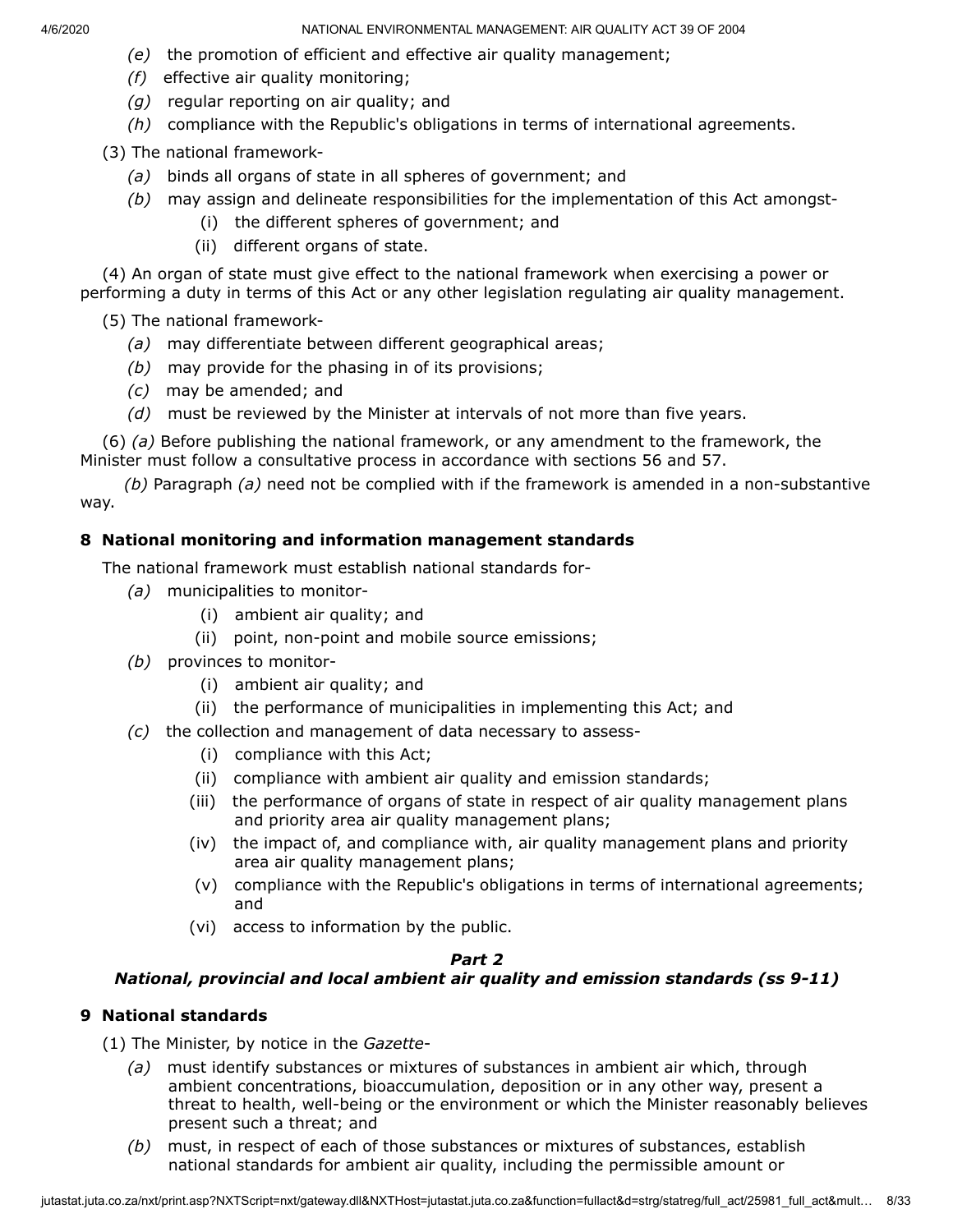concentration of each such substance or mixture of substances in ambient air; and

*(c)* may, in respect of each of those substances or mixtures of substances, establish national standards for emissions from point, non-point or mobile sources.

(2) Section 7 (3) *(a)*, (4), (5) and (6), with the necessary changes as the context may require, apply to a notice published in terms of this section.

## **10 Provincial standards**

- (1) The MEC may, by notice in the *Gazette*
	- *(a)* identify substances or mixtures of substances in ambient air which, through ambient concentrations, bioaccumulation, deposition or in any other way, present a threat to health, well-being or the environment in the province or which the MEC reasonably believes present such a threat; and
	- *(b)* in respect of each of those substances or mixtures of substances, establish provincial standards for-
		- (i) ambient air quality, including the permissible amount or concentration of each such substance or mixture of substances in ambient air; or
		- (ii) emissions from point, non-point or mobile sources in the province or in any geographical area within the province.

(2) If national standards have been established in terms of section 9 for any particular substance or mixture of substances, the MEC may not alter any such national standards except by establishing stricter standards for the province or for any geographical area within the province.

(3) A notice issued under this section may-

- *(a)* differentiate between different geographical areas within the province;
- *(b)* provide for the phasing in of its provisions; and
- *(c)* be amended.

(4) *(a)* Before publishing a notice in terms of this section, or any amendment to the notice, the MEC must follow a consultative process in accordance with sections 56 and 57.

*(b)* Paragraph *(a)* need not be complied with if the notice is amended in a non-substantive way.

#### **11 Local standards**

(1) A municipality may in terms of a by-law-

- *(a)* identify substances or mixtures of substances in ambient air which, through ambient concentrations, bioaccumulation, deposition or in any other way, present a threat to health, well-being or the environment in the municipality or which the municipality reasonably believes present such a threat; and
- *(b)* in respect of each of those substances or mixtures of substances, establish local standards for emissions from point, non-point or mobile sources in the municipality.

(2) If national or provincial standards have been established in terms of section 9 or 10 for any particular substance or mixture of substances, a municipality may not alter any such national or provincial standards except by establishing stricter standards for the municipality or any part of the municipality.

- (3) A notice issued under this section may-
	- *(a)* provide for the phasing in of its provisions; and
	- *(b)* be amended.

(4) Before a municipality passes a by-law referred to in subsection (1), it must follow a consultative process in terms of Chapter 4 of the Municipal Systems Act.

# *Part 3 General (s 12)*

#### **12 Ambient air quality and emission measurements**

For the purpose of this Chapter, the Minister must prescribe the manner in which-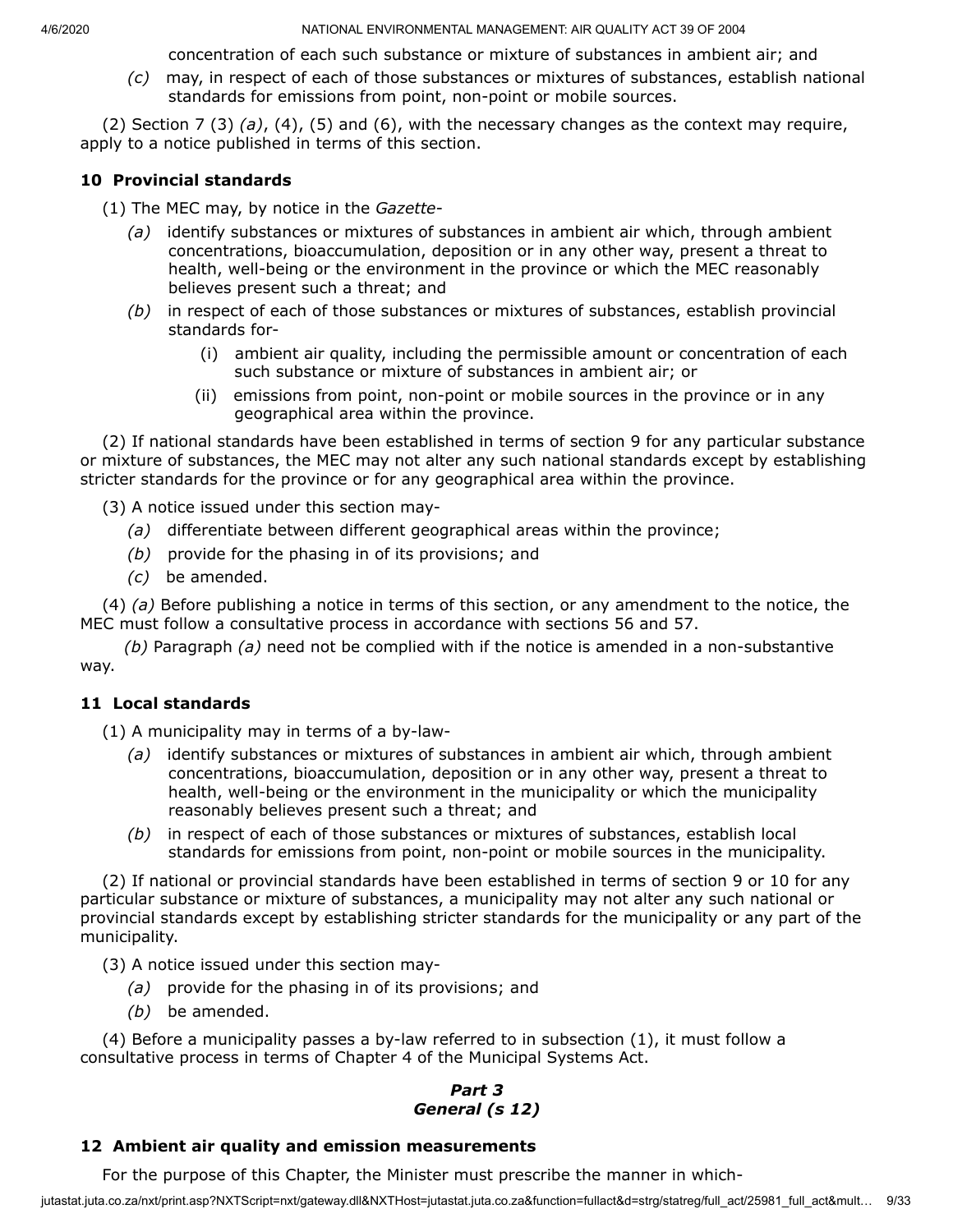- *(a)* ambient air quality measurements must be carried out;
- *(b)* measurements of emissions from point, non-point or mobile sources must be carried out; and
- *(c)* the form in which such measurements must be reported and the organs of state to whom such measurements must be reported.

## **CHAPTER 3 INSTITUTIONAL AND PLANNING MATTERS (ss 13-17)**

# **13 National Air Quality Advisory Committee**

(1) The Minister must, by notice in the *Gazette*, establish the National Air Quality Advisory Committee in terms of this Act.

[Sub-s. (1) substituted by s. 2 *(a)* of Act 20 of 2014 (wef 19 May 2014).]

(2) When establishing the Committee, the Minister-

- *(a)* must determine the composition of the Committee, including the appointment, tenure and termination of service of members of the Committee;
- *(b)* must determine the conditions of appointment of members of the Committee;
- *(c)* must determine the functions and functioning of the Committee; and
- *(d)* may prescribe any other matter relating to the Committee.

[Para. *(d)* substituted by s. 2 *(b)* of Act 20 of 2014 (wef 19 May 2014).]

(3) The object of the Committee is to advise the Minister on any air quality related matter as the Minister may determine from time to time.

[Sub-s. (3) added by s. 2 *(c)* of Act 20 of 2014 (wef 19 May 2014).]

# **14 Appointment of air quality officers**

(1) The Minister must designate an officer in the Department as the national air quality officer to be responsible for co-ordinating matters pertaining to air quality management in the national government.

(2) The MEC must designate an officer in the provincial administration as the provincial air quality officer to be responsible for co-ordinating matters pertaining to air quality management in the province.

(3) Each municipality must designate an air quality officer from its administration to be responsible for co-ordinating matters pertaining to air quality management in the municipality.

(4) *(a)* An air quality officer must perform the duties or exercise the powers assigned or delegated to that officer in terms of this Act.

*(b)* An air quality officer may delegate a power or assign a duty to an official in the service of that officer's administration, subject to such limitations or conditions as may be prescribed by the Minister.

(5) Air quality officers must co-ordinate their activities in such a manner as may be set out in the national framework or prescribed by the Minister.

# **15 Air quality management plans**

(1) Each national department or province responsible for preparing an environmental implementation plan or environmental management plan in terms of Chapter 3 of the National Environmental Management Act must include in that plan an air quality management plan.

(2) Each municipality must include in its integrated development plan contemplated in Chapter 5 of the Municipal Systems Act, an air quality management plan.

# **16 Contents of air quality management plans**

(1) An air quality management plan must-

- *(a)* within the domain of the relevant national department, province or municipality, seek-
	- (i) to give effect, in respect of air quality, to Chapter 3 of the National Environmental Management Act to the extent that that Chapter is applicable to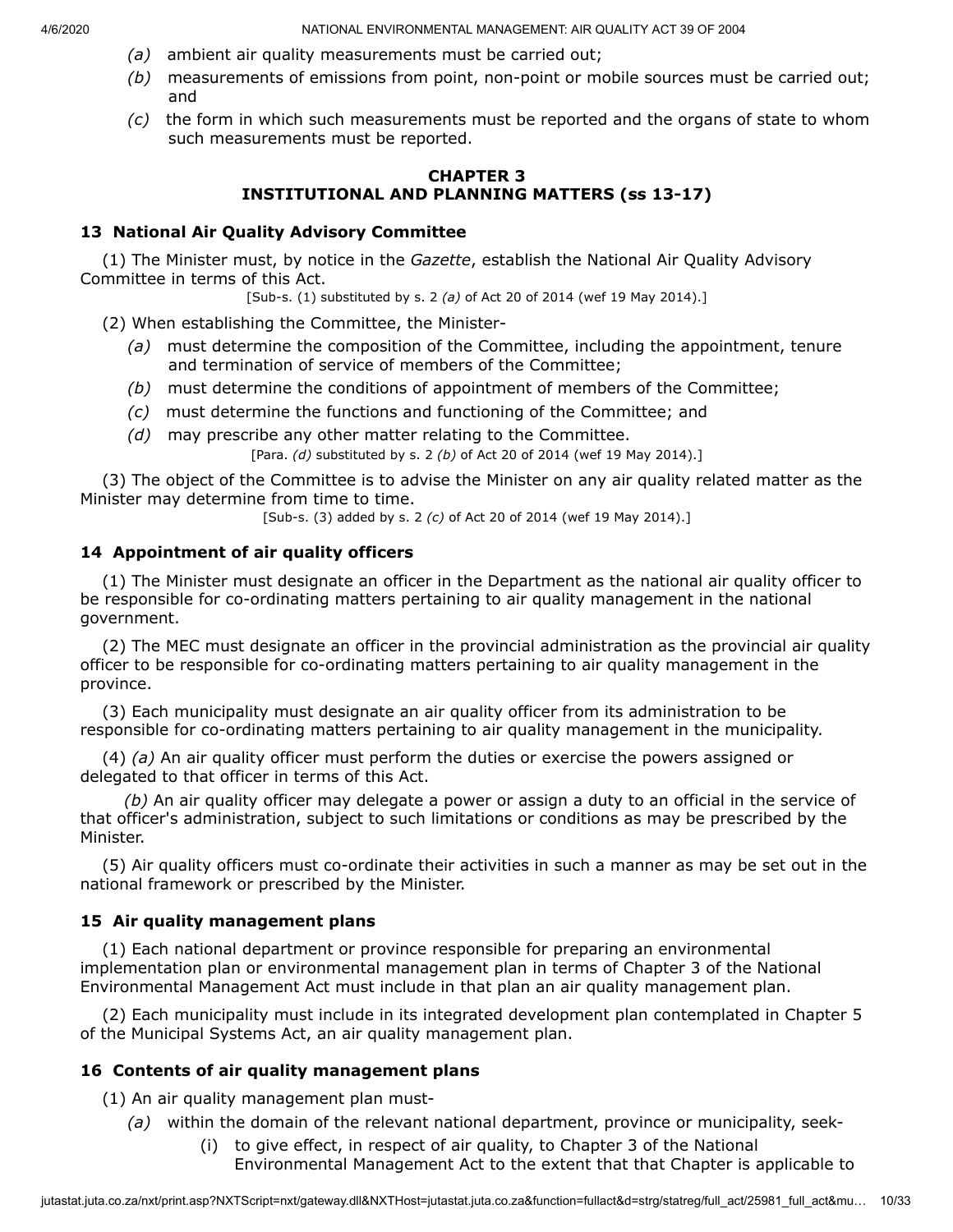it;

- (ii) to improve air quality;
- (iii) to identify and reduce the negative impact on human health and the environment of poor air quality;
- (iv) to address the effects of emissions from the use of fossil fuels in residential applications;
- (v) to address the effects of emissions from industrial sources;
- (vi) to address the effects of emissions from any point or non-point source of air pollution other than those contemplated in subparagraph (iii) or (iv);
- (vii) to implement the Republic's obligations in respect of international agreements; and
- (viii) to give effect to best practice in air quality management;
- *(b)* describe how the relevant national department, province or municipality will give effect to its air quality management plan; and
- *(c)* comply with such other requirements as may be prescribed by the Minister.

# **17 Reporting on implementation of air quality management plans**

The annual report which an organ of state must submit in terms of section 16 (1) *(b)* of the National Environmental Management Act must contain information on the implementation of its air quality management plan, including information on-

- *(a)* air quality management initiatives undertaken by it during the reporting period;
- *(b)* the level of its compliance with ambient air quality standards;
- *(c)* measures taken by it to secure compliance with those standards;
- *(d)* its compliance with any priority area air quality management plans applicable to it; and
- *(e)* its air quality monitoring activities.

## **CHAPTER 4 AIR QUALITY MANAGEMENT MEASURES (ss 18-35)**

# *Part 1 Priority areas (ss 18-20)*

# **18 Declaration of priority areas**

(1) The Minister or MEC may, by notice in the *Gazette*, declare an area as a priority area if the Minister or MEC reasonably believes that-

- *(a)* ambient air quality standards are being, or may be, exceeded in the area, or any other situation exists which is causing, or may cause, a significant negative impact on air quality in the area; and
- *(b)* the area requires specific air quality management action to rectify the situation.

(2) The Minister may act under subsection (1), if-

- *(a)* the negative impact on air quality in the area-
	- (i) affects the national interest; or
	- (ii) is contributing, or is likely to contribute, to air pollution in another country;
- *(b)* the area extends beyond provincial boundaries; or
- *(c)* the area falls within a province and the province requests the Minister to declare the area as a priority area.

(3) The MECs of two or more adjoining provinces may by joint action in terms of subsection (1) declare an area falling within those provinces as a priority area.

(4) Before publishing a notice in terms of subsection (1), the Minister or the relevant MEC or MECs must follow a consultative process in accordance with sections 56 and 57.

(5) The Minister or MEC may, by notice in the *Gazette*, withdraw the declaration of an area as a priority area if the area is in compliance with ambient air quality standards for a period of at least two years.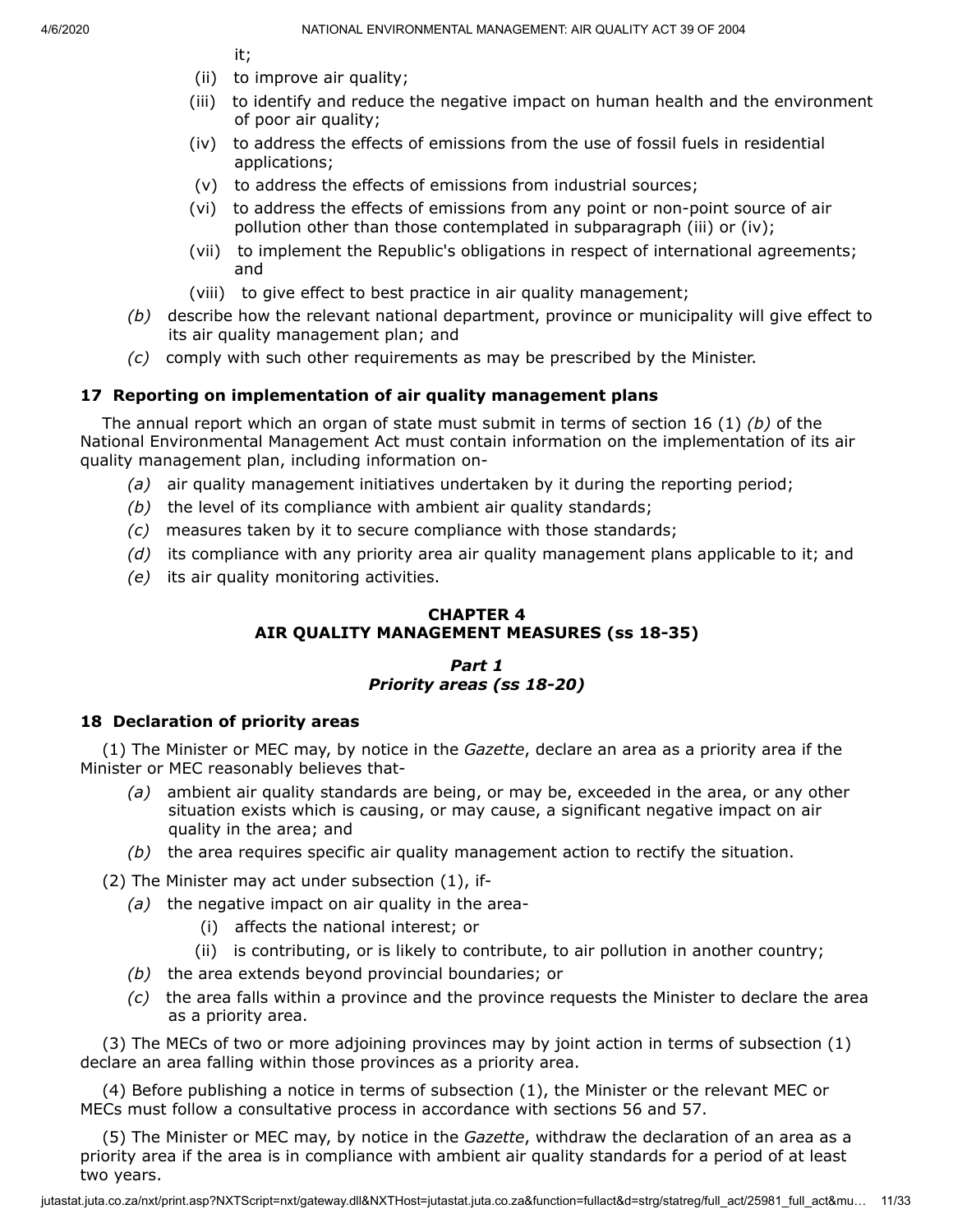#### **19 Management of priority areas**

(1) If the Minister has in terms of section 18 declared an area as a priority area, the national air quality officer must-

- *(a)* after consulting the air quality officers of any affected province and municipality, prepare a priority area air quality management plan for the area; and
- *(b)* within six months of the declaration of the area, or such longer period as the Minister may specify, submit the plan to the Minister for approval.

(2) If the MEC has in terms of section 18 declared an area as a priority area, the air quality officer of the relevant province must-

- *(a)* after consulting the national air quality officer and the air quality officer of any affected municipality, prepare a priority area air quality management plan for the area; and
- *(b)* within six months of the declaration of the area, or such longer period as the MEC may specify, submit the plan to the MEC for approval.

(3) If the MECs in two or more adjoining provinces have by joint action in terms of section 18 declared an area as a priority area, the air quality officers of the relevant provinces must jointly-

- *(a)* after consulting the national air quality officer and the air quality officers of the affected municipalities, prepare a priority area air quality management plan for the area; and
- *(b)* within six months of the declaration of the area, or such longer period as the relevant MECs may specify, submit the plan to the MECs for approval.

(4) Before approving a priority area air quality management plan, the Minister or the relevant MEC or MECs-

- *(a)* must follow a consultative process in accordance with sections 56 and 57;
- *(b)* may require the relevant air quality officer to amend the plan within a period determined by the Minister or the relevant MEC or MECs.

(5) *(a)* The Minister or the relevant MEC or MECs must publish an approved plan in the *Gazette* within 90 days of approval.

- *(b)* The approved plan takes effect from the date of its publication.
- (6) A priority area air quality management plan must-
	- *(a)* be aimed at co-ordinating air quality management in the area;
	- *(b)* address issues related to air quality in the area; and
	- *(c)* provide for the implementation of the plan by a committee representing relevant roleplayers.

(7) A priority area air quality management plan lapses when the declaration of the area as a priority area is withdrawn in terms of section 18 (5).

## **20 Regulations for implementing and enforcing priority area air quality management plans**

The Minister or MEC may prescribe regulations necessary for implementing and enforcing approved priority area air quality management plans, including-

- *(a)* funding arrangements;
- *(b)* measures to facilitate compliance with such plans;
- *(c)* penalties for any contravention of or any failure to comply with such plans; and
- *(d)* regular review of such plans.

#### *Part 2*

# *Listing of activities resulting in atmospheric emissions (ss 21-22A)*

# **21 Listing of activities**

(1) The Minister must, or the MEC may, by notice in the *Gazette*-

*(a)* publish a list of activities which result in atmospheric emissions and which the Minister or MEC reasonably believes have or may have a significant detrimental effect on the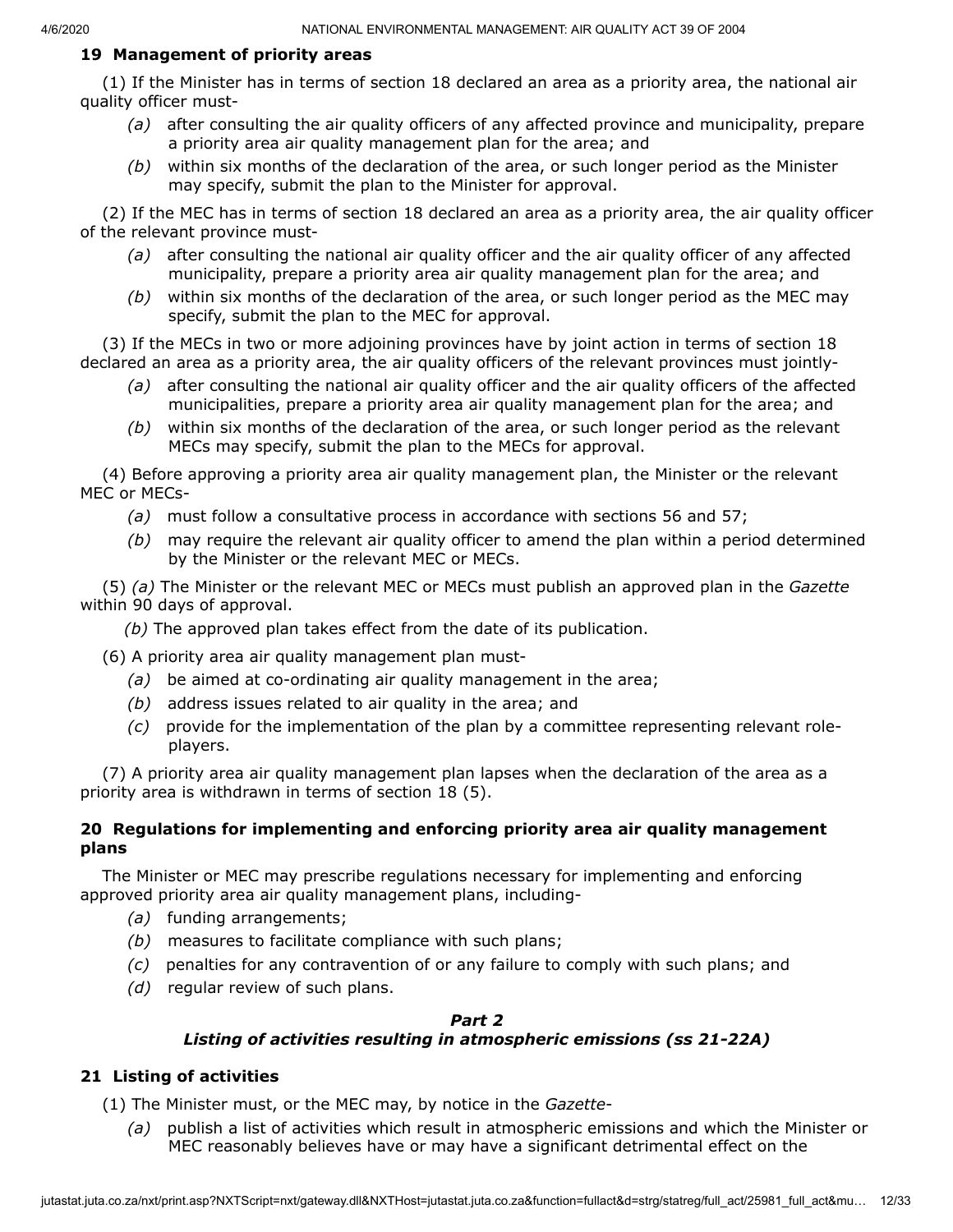environment, including health, social conditions, economic conditions, ecological conditions or cultural heritage; and

- *(b)* when necessary, amend the list by-
	- (i) adding to the list activities in addition to those contemplated in paragraph *(a)*;
	- (ii) removing activities from the list; or
	- (iii) making other changes to particulars on the list.

(2) A list published by the Minister applies nationally and a list published by the MEC applies to the relevant province only.

(3) A notice referred to in subsection (1)-

- *(a)* must establish minimum emission standards in respect of a substance or mixture of substances resulting from a listed activity and identified in the notice, including-
	- (i) the permissible amount, volume, emission rate or concentration of that substance or mixture of substances that may be emitted; and
	- (ii) the manner in which measurements of such emissions must be carried out;
- *(b)* may contain transitional and other special arrangements in respect of activities which are carried out at the time of their listing; and
- *(c)* must determine the date on which the notice takes effect.

(4) *(a)* Before publishing a notice in terms of subsection (1) or any amendment to the notice, the Minister or MEC must follow a consultative process in accordance with sections 56 and 57.

*(b)* Paragraph *(a)* need not be complied with if the notice is amended in a non-substantive way.

[Date of commencement of s. 21: 1 April 2010.]

# **22 Consequences of listing**

No person may without a provisional atmospheric emission licence or an atmospheric emission licence conduct an activity-

- *(a)* listed on the national list anywhere in the Republic; or
- *(b)* listed on the list applicable in a province anywhere in that province.

[Date of commencement of s. 22: 1 April 2010.]

# **22A Consequences of unlawful conduct of listed activity resulting in atmospheric emission**

(1) Section 24G of the National Environmental Management Act, 1998, as amended, applies to the commencement, without an environmental authorisation, of a listed activity or the activity specified in item 2 in Listing Notice 1 and items 5 and 26 in Listing Notice 2, relating to air quality in terms of Chapter 5 of the National Environmental Management Act, 1998.

(2) Subsections (4) to (10) are applicable to the operating, without a provisional registration or registration certificate, of a scheduled process in terms of the Atmospheric Pollution Prevention Act, 1965, at any time prior to the commencement of this Act.

(3) Subsections (4) to (10) are applicable to the conducting, without a provisional atmospheric emission licence or an atmospheric emission licence, of an activity listed in terms of section 21 of this Act which results in atmospheric emission.

(4) On application by a person who conducted an activity contemplated in subsection (2) or (3), the licensing authority may direct the applicant to-

- *(a)* immediately cease the activity pending a decision on the application submitted in terms of this section;
- *(b)* investigate, evaluate and assess the impact of the activity on the environment, including the ambient air and human health;
- *(c)* remedy any adverse effect of the activity on the environment, including the ambient air, and human health;
- *(d)* cease, modify or control any act, activity, process or omission causing atmospheric emission;
- *(e)* eliminate any source of atmospheric emission;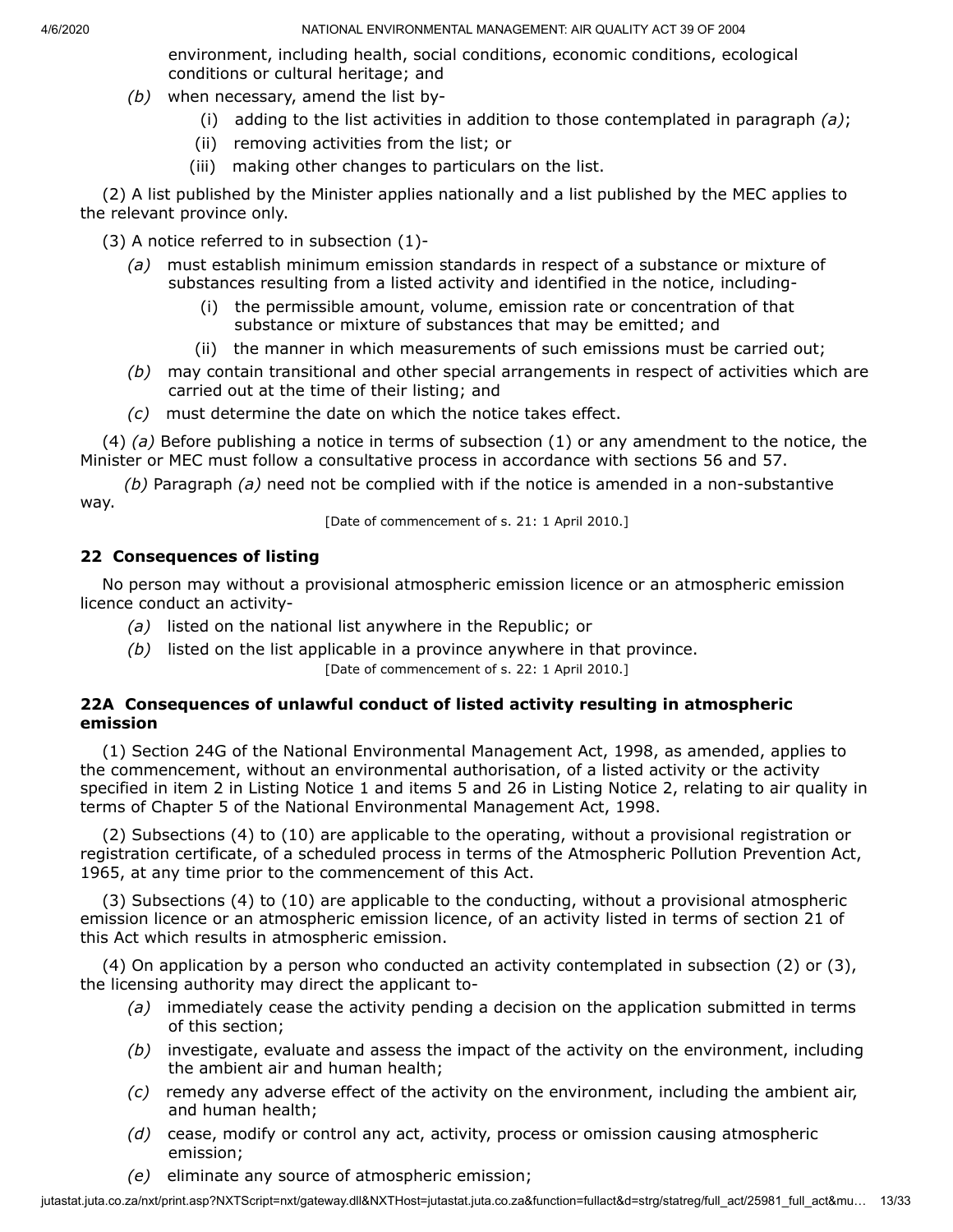- *(f)* compile a report containing-
	- (i) a description of the need and desirability of the activity;
	- (ii) an assessment of the nature, extent, duration and significance of the consequences for or impacts on the environment, including the ambient air, and human health of the activity, including the cumulative effects and the manner in which the geographical, physical, biological, social, economic and cultural aspects of the environment may be affected by the proposed activity;
	- (iii) a description of mitigation measures undertaken or to be undertaken in respect of the consequences for or impacts on the environment, including the ambient air, and human health of the activity;
	- (iv) a description of the public participation process followed during the course of compiling the report, including all comments received from interested and affected parties and an indication of how issues raised have been addressed;
	- (v) an environmental management programme; or
- *(g)* provide such other information or undertake such further studies as the licensing authority may deem necessary.

(5) The licensing authority must consider any reports or information submitted in terms of subsection (4) and thereafter may-

- *(a)* refuse to issue an atmospheric emission licence;
- *(b)* issue an atmospheric emission licence to such person to conduct the activity subject to such conditions as the licensing authority may deem necessary, which atmospheric emission licence shall only take effect from the date on which it has been issued; or
- *(c)* direct the applicant to provide further information or take further steps prior to making a decision in terms of paragraphs *(a)* or *(b)*.

(6) The licensing authority may as part of the decision contemplated in subsection (5), direct a person to-

- *(a)* rehabilitate the environment within such time and subject to such conditions as the licensing authority may deem necessary;
- *(b)* prevent or eliminate any source of atmospheric emission from the activity within such time and subject to such conditions as the licensing authority may deem necessary; or
- *(c)* take any other steps necessary under the circumstances.

(7) A person contemplated in subsection (4) must pay an administrative fine, which may not exceed R5 million and which must be determined by the licensing authority, before the licensing authority may act in terms of subsection (5) *(a)* or *(b)*.

(8) In considering a decision contemplated in subsection (5) *(a)* or *(b)*, the licensing authority may take into account whether or not the applicant complied with any directive issued in terms of subsections (4) or (5) *(c)*.

(9) The submission of an application in terms of subsection (4) or the issuing of an atmospheric emission licence in terms of subsection (5) *(b)* or the payment of the administrative fine in terms of subsection (7) shall-

- *(a)* in no way derogate from the environmental management inspector's or the South African Police Services' authority to investigate any transgression of this Act; or
- *(b)* in no way derogate from the National Prosecuting Authority's legal authority to institute any criminal prosecution; and
- *(c)* not indemnify the applicant from liability in terms of section 51 (1) *(a)* for having contravened section 22.

(10) If, at any stage after the submission of an application in terms of subsection (4), it comes to the attention of the licensing authority, that the applicant is under criminal investigation for the contravention of or failure to comply with section 22, the licensing authority may defer a decision to issue an atmospheric emission licence until such time that the investigation is concluded and-

- *(a)* the National Prosecuting Authority has decided not to institute prosecution in respect of such contravention or failure;
- *(b)* the applicant concerned is acquitted or found not guilty after prosecution in respect of such contravention or failure has been instituted; or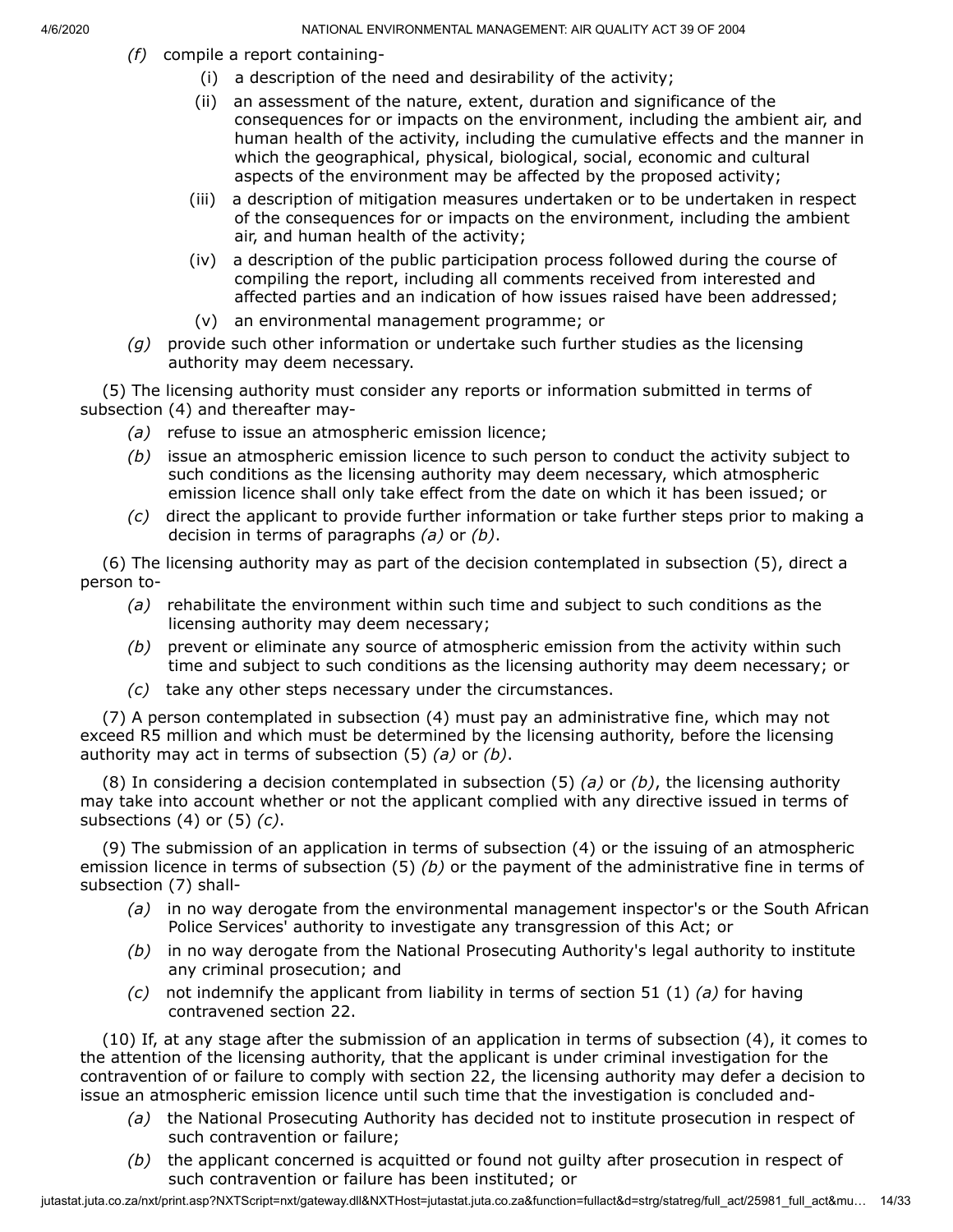*(c)* the applicant concerned has been convicted by a court of law of an offence in respect of such contravention or failure and the applicant has in respect of the conviction exhausted all the recognised legal proceedings pertaining to appeal or review. [S. 22A added by s. 3 of Act 20 of 2014 (wef 19 May 2014).]

## *Part 3 Controlled emitters (ss 23-25)*

## **23 Controlled emitters**

(1) The Minister or MEC may, by notice in the *Gazette*, declare any appliance or activity, or any appliance or activity falling within a specified category, as a controlled emitter if such appliance or activity, or appliances or activities falling within such category, result in atmospheric emissions which through ambient concentrations, bioaccumulation, deposition or in any other way, present a threat to health or the environment or which the Minister or MEC reasonably believes presents such a threat.

(2) Before publishing a notice in terms of subsection (1) or any amendment to the notice, the Minister or MEC must-

- *(a)* follow a consultative process in accordance with sections 56 and 57;
- *(b)* apply the precautionary principle contained in section 2 (4) *(a)* (vii) of the National Environmental Management Act;
- *(c)* take into account the Republic's obligations in terms of any applicable international agreement; and
- *(d)* consider-
	- (i) any sound scientific information; and
	- (ii) any risk assessments.

(3) Subsection (2) need not be complied with if the notice is amended in a non-substantive way.

#### **24 Standards for controlled emitters**

(1) A notice contemplated in section 23 (1) must establish emission standards, which must include standards setting the permissible amount, volume, emission rate or concentration of any specified substance or mixture of substances that may be emitted from the controlled emitter.

(2) The Minister must prescribe the manner in which measurements of emissions from controlled emitters must be carried out.

#### **25 Consequences of declaration**

(1) No person may manufacture, sell or use any appliance or conduct an activity declared as a controlled emitter unless that appliance or activity complies with the standards established in terms of section 24.

(2) Subsection (1) applies-

- *(a)* nationwide in respect of an appliance or activity declared by the Minister; or
- *(b)* in a relevant province only in respect of an appliance or activity declared by the MEC responsible for air quality in that province.

## *Part 4 Controlled fuels (ss 26-28)*

#### **26 Controlled fuels**

(1) The Minister or MEC may, by notice in the *Gazette*, declare a substance or mixture of substances which, when used as a fuel in a combustion process, result in atmospheric emissions which through ambient concentrations, bioaccumulation, deposition or in any other way, present a threat to health or the environment or which the Minister or MEC reasonably believes present such a threat, as a controlled fuel.

(2) Before publishing a notice in terms of subsection (1) or any amendment to the notice, the Minister or MEC must-

*(a)* follow a consultative process in accordance with sections 56 and 57;

jutastat.juta.co.za/nxt/print.asp?NXTScript=nxt/gateway.dll&NXTHost=jutastat.juta.co.za&function=fullact&d=strg/statreg/full\_act/25981\_full\_act&mu… 15/33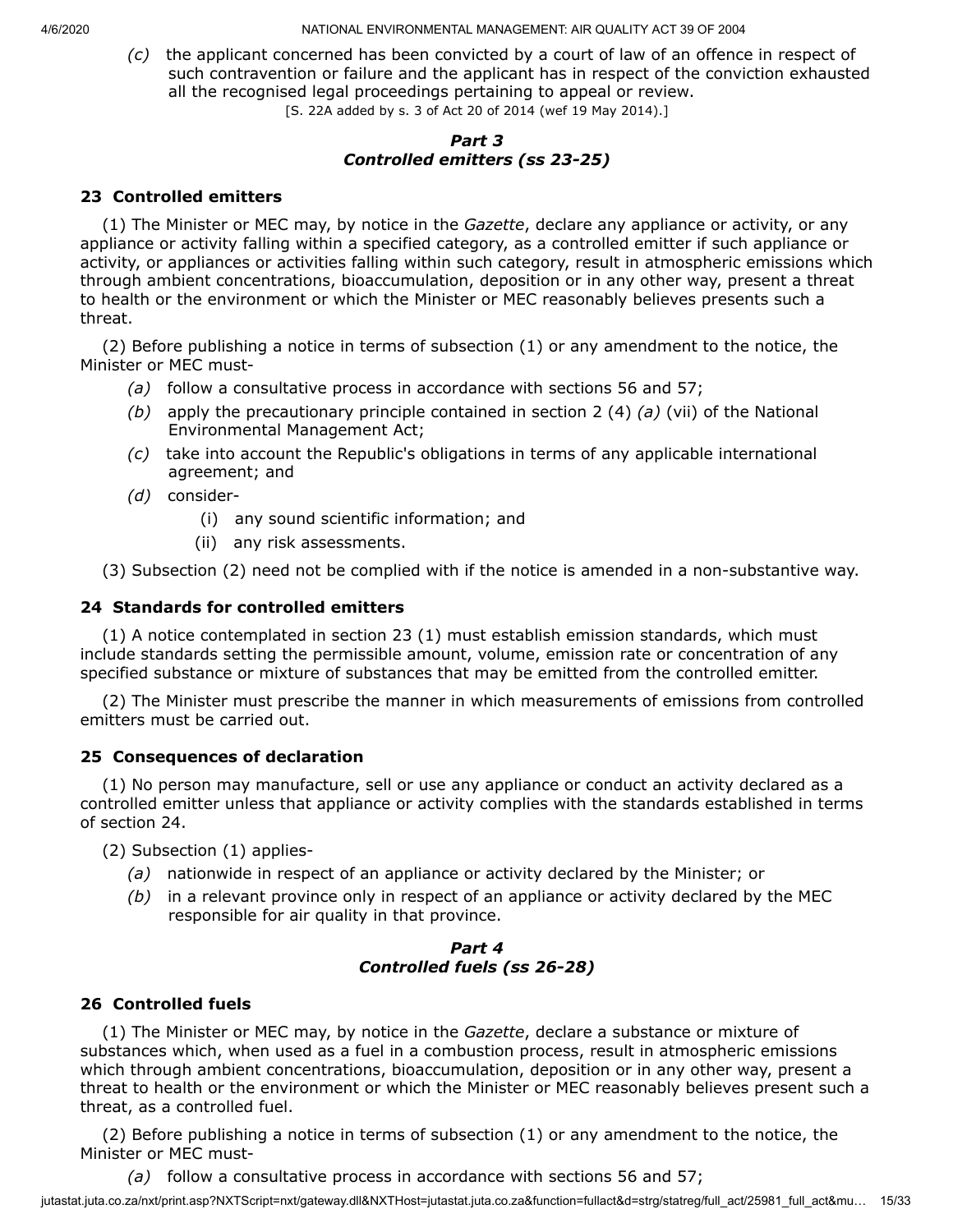- *(b)* apply the precautionary principle contained in section 2 (4) *(a)* (vii) of the National Environmental Management Act;
- *(c)* take into account the Republic's obligations in terms of any applicable international agreement; and
- *(d)* consider-
	- (i) any sound scientific information; and
	- (ii) any risk assessments.
- (3) Subsection (2) need not be complied with if the notice is amended in a non-substantive way.

# **27 Use and prohibition of controlled fuels**

A notice contemplated in section 26 (1) may-

- *(a)* establish standards for the use of the controlled fuel in combustion processes;
- *(b)* establish standards for the manufacture or sale of the controlled fuel;
- *(c)* establish specifications, including maximum or minimum levels or concentrations of the constituents of substances or mixtures of substances, for the composition of controlled fuels;
- *(d)* prohibit the manufacture, sale or use of the controlled fuel;
- *(e)* differentiate between different geographical areas;
- *(f)* provide for the phasing in of its provisions; and
- *(g)* be amended.

## **28 Consequences of declaration**

(1) No person may manufacture, sell or use a controlled fuel unless that manufacture, sale or use complies with the standards established in terms of section 27.

(2) No person may manufacture, sell or use a prohibited controlled fuel unless that manufacture, sale or use complies with any conditions of manufacture, sale or use established in terms of section 27.

(3) Subsections (1) and (2) apply-

- *(a)* nationwide in respect of a substance or mixture of substances declared by the Minister; or
- *(b)* in a relevant province only in respect of a substance or mixture of substances declared by the MEC responsible for air quality in that province.

#### *Part 5 Other measures (ss 29-31)*

#### **29 Pollution prevention plans**

(1) The Minister or MEC may, by notice in the *Gazette*-

- *(a)* declare any substance contributing to air pollution as a priority air pollutant; and
- *(b)* require persons falling within a category specified in the notice to prepare, submit to the Minister or MEC for approval, and implement pollution prevention plans in respect of a substance declared as a priority air pollutant in terms of paragraph *(a)*.

(2) The Minister or MEC may, by written notice to a person conducting a listed activity which involves the emission of a substance declared as a priority air pollutant, require that person to prepare, submit to the Minister or MEC for approval and implement a pollution prevention plan, whether or not that person falls within a category specified in terms of subsection (1) *(b)*.

(3) Pollution prevention plans must comply with such requirements as may be prescribed by the Minister or MEC.

(4) A notice contemplated in subsection (1) *(b)* or (2) must contain a requirement that the person indicated in the notice monitors, evaluates and reports on the implementation of the pollution prevention plan that has been approved in terms of subsection (1) or (2). [Sub-s. (4) added by s. 4 of Act 20 of 2014 (wef 19 May 2014).]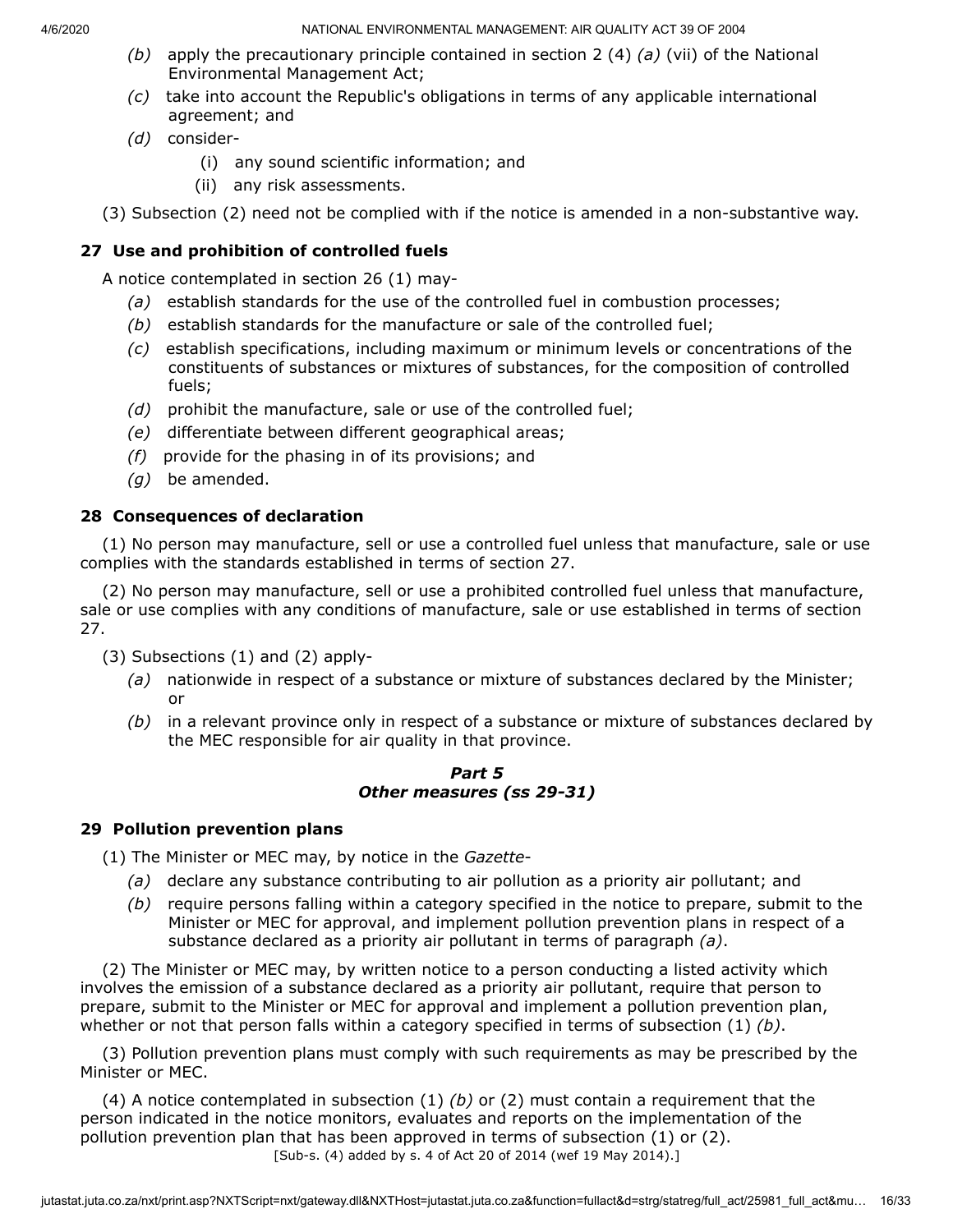#### **30 Atmospheric impact reports**

An air quality officer may require any person to submit to the air quality officer an atmospheric impact report in a prescribed form if-

- *(a)* the air quality officer reasonably suspects that the person has on one or more occasions contravened or failed to comply with this Act or any conditions of a licence and that such contravention or failure has had, or may have, a detrimental effect on the environment, including health, social conditions, economic conditions, ecological conditions or cultural heritage, or has contributed to the degradation of ambient air quality; or
- *(b)* a review of a provisional atmospheric emission licence or an atmospheric emission licence is undertaken in terms of section 45.

#### **31 Recognition programmes**

An air quality officer may establish a programme for the public recognition of significant achievements in the area of pollution prevention.

#### *Part 6 Measures in respect of dust, noise and offensive odours (ss 32-35)*

#### **32 Control of dust**

The Minister or MEC may prescribe-

- *(a)* measures for the control of dust in specified places or areas, either in general or by specified machinery or in specified instances;
- *(b)* steps that must be taken to prevent nuisance by dust; or
- *(c)* other measures aimed at the control of dust.

#### **33 Rehabilitation when mining operations cease**

If it is determined that a mine, having regard to its known ore reserves, is likely to cease mining operations within a period of five years, the owner of that mine must promptly notify the Minister in writing-

- *(a)* of the likely cessation of those mining operations; and
- *(b)* of any plans that are in place or in contemplation for-
	- (i) the rehabilitation of the area where the mining operations were conducted after mining operations have stopped; and
	- (ii) the prevention of pollution of the atmosphere by dust after those operations have stopped.

#### **34 Control of noise**

(1) The Minister may prescribe essential national standards-

- *(a)* for the control of noise, either in general or by specified machinery or activities or in specified places or areas; or
- *(b)* for determining-
	- (i) a definition of noise; and
	- (ii) the maximum levels of noise.

(2) When controlling noise the provincial and local spheres of government are bound by any prescribed national standards.

#### **35 Control of offensive odours**

(1) The Minister or MEC may prescribe measures for the control of offensive odours emanating from specified activities.

(2) The occupier of any premises must take all reasonable steps to prevent the emission of any offensive odour caused by any activity on such premises.

## **CHAPTER 5 LICENSING OF LISTED ACTIVITIES (ss 36-49)**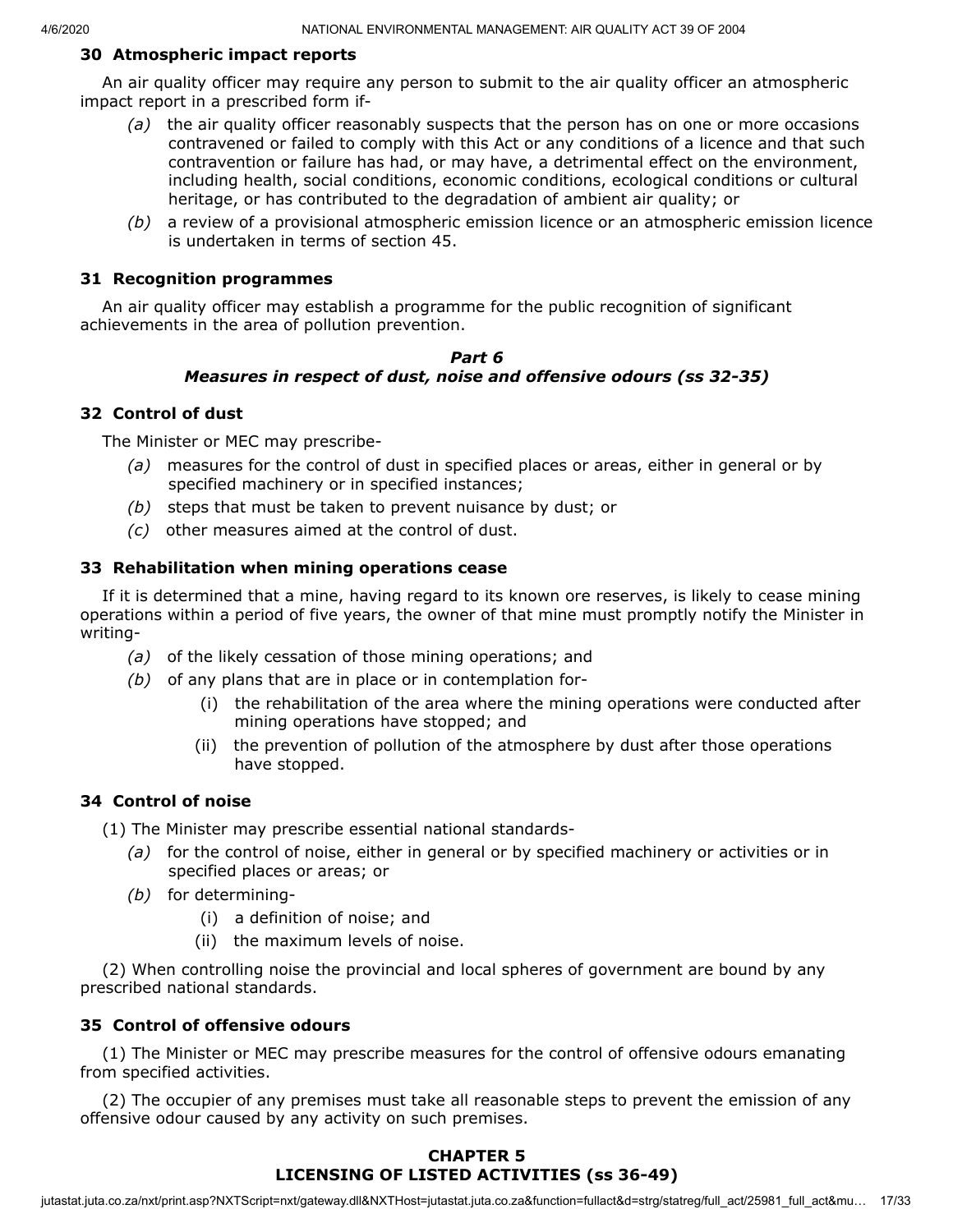#### **36 Licensing authority**

(1) Metropolitan and district municipalities are charged with implementing the atmospheric emission licensing system referred to in section 22, and must for this purpose perform the functions of licensing authority as set out in this Chapter and other provisions of this Act, subject to subsections  $(2)$ ,  $(3)$  and  $(4)$ .

(2) If a metropolitan or district municipality has delegated its functions of licensing authority to a provincial organ of state in terms of section 238 of the Constitution, that provincial organ of state must for the purposes of this Act be regarded as the licensing authority in the area of that municipality.

 $(3)$  ......

#### [Sub-s. (3) deleted by s. 5 *(a)* of Act 20 of 2014 (wef 19 May 2014).]

(3A) *(a)* In accordance with sections 125 (2) *(b)* and 156 (1) *(b)* of the Constitution whenever a licensing authority fails to take a decision on an application for an atmospheric emission licence within the time period set out in section 40 (3) or (3A) of this Act, the person that applied for an atmospheric emission licence may apply to the Minister or MEC, as the case may be, to take the decision.

*(b)* The person contemplated in paragraph *(a)* must notify the licensing authority in writing of the intention to exercise the option in paragraph *(a)* at least 30 days prior to the exercising of such option.

*(c)* The application contemplated in paragraph *(a)* must, at least, contain all the documents submitted to the licensing authority in order to enable the Minister or MEC, as the case may be, to take a decision.

*(d)* Before taking a decision as contemplated in paragraph *(a)*, the Minister or MEC must request the licensing authority to provide him or her with a report within a specified time period on the status and causes of delay in the application.

*(e)* After having received the report referred to in paragraph *(d)* or in the event that no response or no satisfactorily response or cooperation is received from the licensing authority within the specified time period the Minister or MEC, as the case may be, must, where appropriate-

- (i) inform the person that applied for an atmospheric emission licence in the event that the licensing authority has complied with the relevant prescripts;
- (ii) assist the licensing authority in accordance with sections 125 (3) and 155 (7) of the Constitution to fulfil its obligations under this Act; or
- (iii) direct the licensing authority to take the decision and such other steps as the Minister or MEC, as the case may be, may deem necessary, within a specified time period.

*(f)* In the event that the licensing authority fails to take the decision within the specified time period or in any other manner fails to comply with the directive contemplated in paragraph *(e)* (iii), the Minister or MEC, as the case may be, must take the decision within a reasonable period of time.

*(g)* The Minister or MEC, as the case may be, must, simultaneously with the submission of the annual report contemplated in section 40 (1) *(d)* (i) of the Public Finance Management Act, 1999 (Act 1 of 1999), submit a report to Parliament or Provincial Legislature, as the case may be, setting out the details regarding the exercise of the power referred to in this section during the previous financial year.

[Sub-s. (3A) inserted by s. 5 *(b)* of Act 20 of 2014 (wef 19 May 2014).]

(3B) The MEC or Minister, as the case may be, must make a decision on the application contemplated in subsection (3A) *(a)*, within a reasonable period of time from the date of receipt of the application.

[Sub-s. (3B) inserted by s. 5 *(b)* of Act 20 of 2014 (wef 19 May 2014).]

(3C) In the event that the MEC fails to make a decision on the application, within a reasonable period of time, as contemplated in subsection (3B), the applicant may submit the application to the Minister for a decision in terms of subsection (3A) *(a)*.

[Sub-s. (3C) inserted by s. 5 *(b)* of Act 20 of 2014 (wef 19 May 2014).]

(3D) In the event that the MEC does not have capacity to exercise the power, or for any good reason is unable to do so or to do so within a reasonable period of time, the MEC may request, in writing, the Minister to exercise the power in terms of subsection (3A) *(a)*.

[Sub-s. (3D) inserted by s. 5 *(b)* of Act 20 of 2014 (wef 19 May 2014).]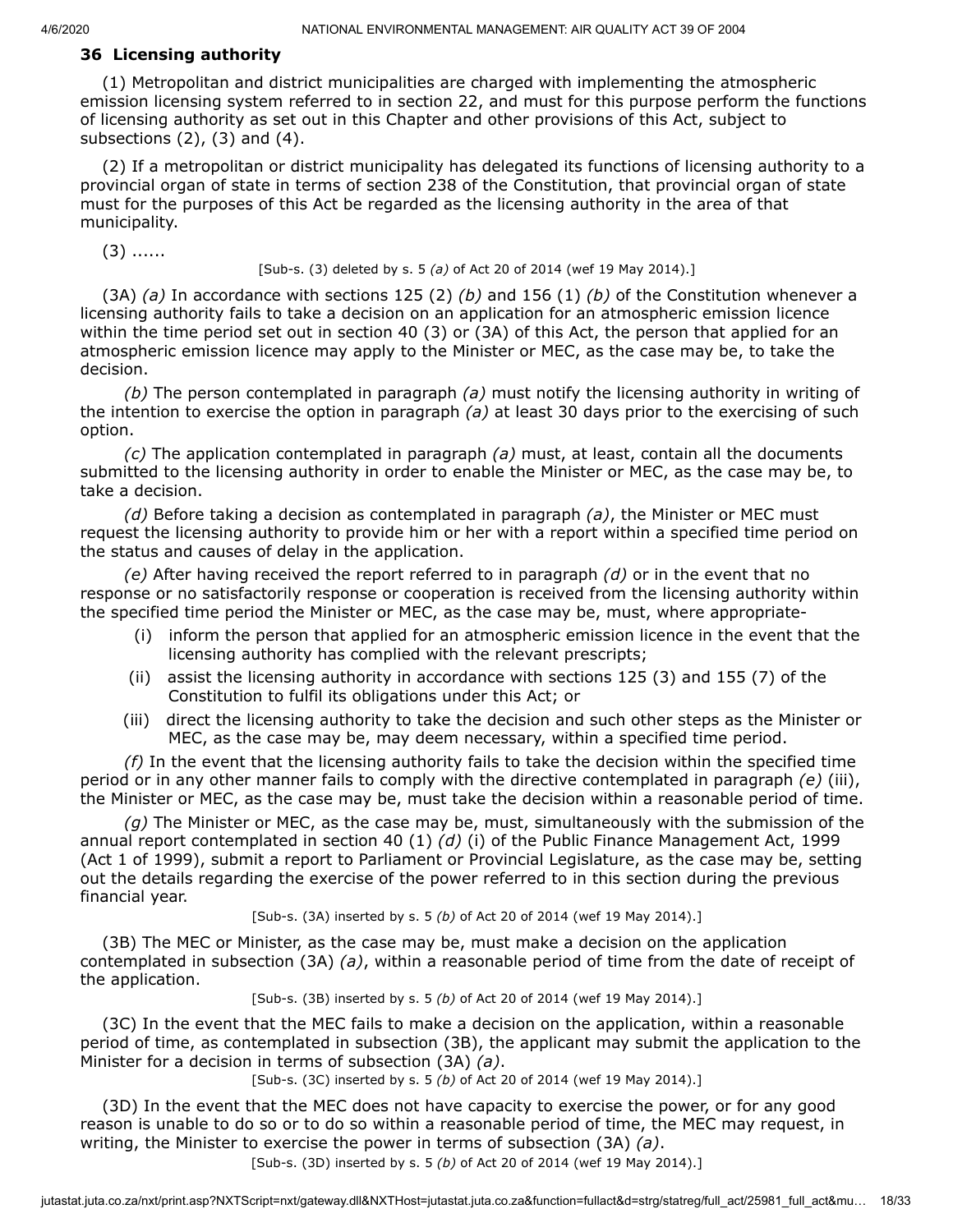(4) If a municipality applies for an atmospheric emission licence, a provincial organ of state designated by the MEC must be regarded as the licensing authority for the purpose of-

- *(a)* that application; and
- *(b)* the implementation of this Act in relation to any licence that may be issued to the municipality.

(5) Notwithstanding subsections (1) to (4), the Minister is the licensing authority and must perform the functions of the licensing authority if-

- *(a)* a provincial organ of state, which has been delegated the power to perform the licensing authority function in terms of subsection (2) by the metropolitan or district municipality, applies for an atmospheric emission licence;
- *(b)* the listed activity falls within the boundaries of more than one province;
- *(c)* the listed activity forms part of a matter declared as a national priority in terms of a Cabinet decision and notice referred to in section 24C (2B) of the National Environmental Management Act, 1998, as amended by the National Environmental Management Laws Second Amendment Act, 2013;
- *(d)* the listed activity relates to the activities listed in terms of section 24 (2) of the National Environmental Management Act, 1998, or in terms of section 19 (1) of the National Environmental Management: Waste Act, 2008, or the Minister has been identified as the competent authority; or
- *(e)* the listed activity relates to a prospecting, mining, exploration or production activity as contemplated in the Mineral and Petroleum Resources Development Act, 2002 (Act 28 of 2002), in the area for which the right has been applied for [sic], and the Minister responsible for mineral resources has been identified as the competent authority in terms of section 24C of the National Environmental Management Act, 1998. [Sub-s. (5) added by s. 5 *(c)* of Act 20 of 2014 (wef 19 May 2014).]

(6) For the purposes of subsection (5) *(d)*, the Minister, as the competent authority empowered under section 24C (2) of the National Environmental Management Act, 1998 and as the licensing authority empowered under section 43 (1) of the National Environmental Management: Waste Act, 2008, may issue an integrated environmental authorisation for the activities listed under section 24 (2) of the National Environmental Management Act, 1998 and section 19 (1) of the National Environmental Management: Waste Act, 2008.

[Sub-s. (6) added by s. 5 *(c)* of Act 20 of 2014 (wef 19 May 2014).]

(7) An integrated environmental authorisation contemplated in subsection (6) may be issued only if-

- *(a)* the relevant provisions of this Act, the National Environmental Management Act, 1998, and the National Environmental Management: Waste Act, 2008, have been complied with; and
- *(b)* the integrated environmental authorisation specifies the provisions in terms of which it has been issued.

[Sub-s. (7) added by s. 5 *(c)* of Act 20 of 2014 (wef 19 May 2014).]

(8) The Minister and the licensing authority contemplated in subsections (1) to (4) may agree that an application for an atmospheric emission licence with regard to any activity contemplated in section 22 may be dealt with by the Minister or the relevant licensing authority contemplated in subsections (1) to (4).

[Sub-s. (8) added by s. 5 *(c)* of Act 20 of 2014 (wef 19 May 2014).] [Date of commencement of s. 36: 1 April 2010.]

# **37 Application for atmospheric emission licences**

(1) A person must apply for an atmospheric emission licence by lodging with the licensing authority of the area in which the listed activity is or is to be carried out, an application in the form required by the licensing authority.

(2) An application for an atmospheric emission licence must be accompanied by-

- *(a)* the prescribed processing fee; and
- *(b)* such documentation and information as may be required by the licensing authority. [Date of commencement of s. 37: 1 April 2010.]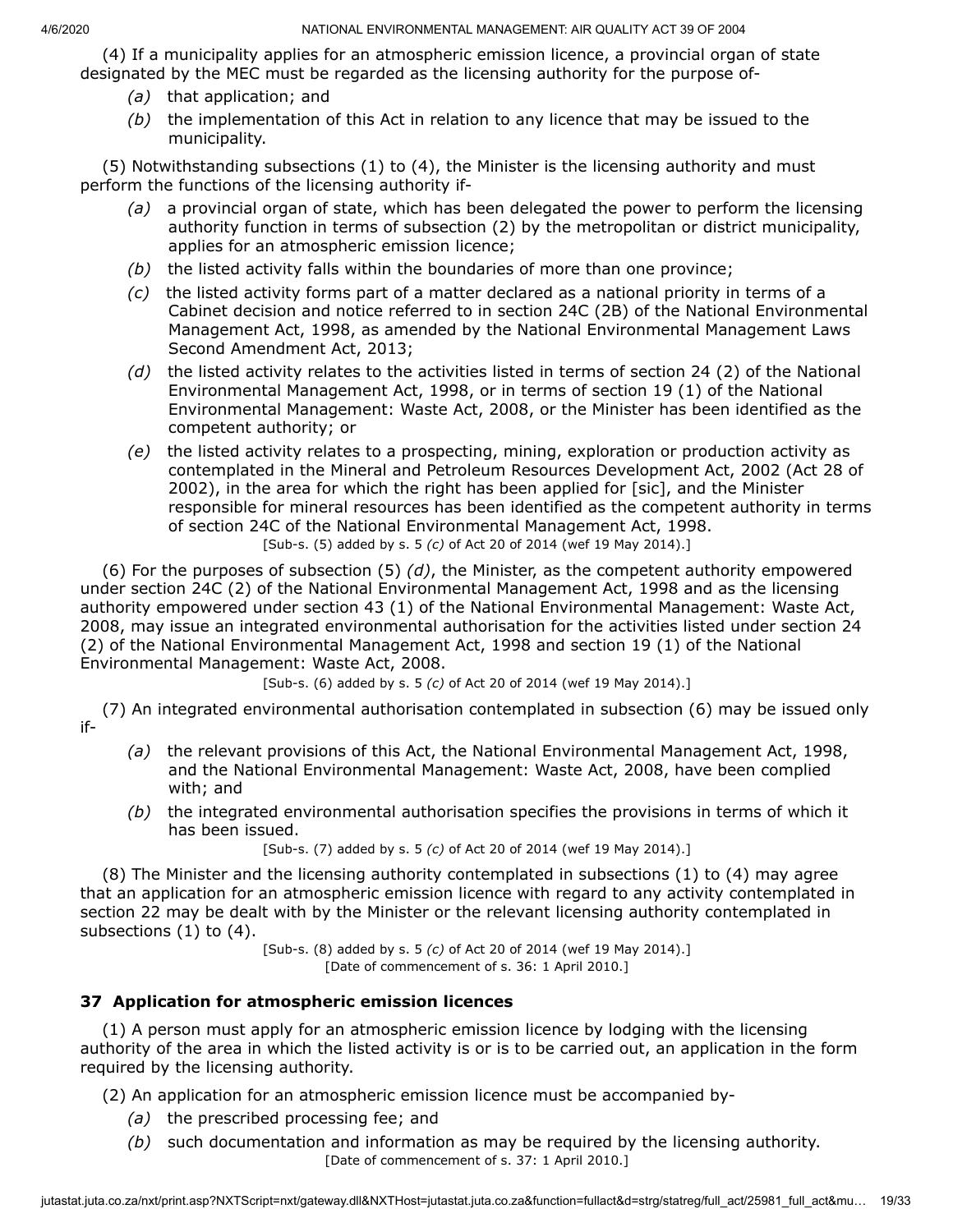#### **38 Procedure for licence applications**

- (1) The licensing authority-
	- *(a)* may, to the extent that it is reasonable to do so, require the applicant, at the applicant's expense, to obtain and provide it by a given date with other information, in addition to the information contained in or submitted in connection with the application;
	- *(b)* may conduct its own investigation on the likely effect of the proposed licence on air quality;
	- *(c)* may invite written comments from any organ of state which has an interest in the matter; and
	- *(d)* must afford the applicant an opportunity to make representations on any adverse statements or objections to the application.

(2) Section 24 of the National Environmental Management Act applies to all applications for atmospheric emission licences, which are subject to an environmental impact assessment in terms of section 24 of the National Environmental Management Act, and both an applicant and the licensing authority must comply with that section and any applicable notice issued or regulation made in relation to that section.

[Sub-s. (2) substituted by s. 6 *(a)* of Act 20 of 2014 (wef 19 May 2014).]

(3) *(a)* An applicant must, immediately after the submission of the application to the licensing authority, take appropriate steps to bring the application to the attention of relevant organs of state, interested persons and the public.

[Para. *(a)* substituted by s. 6 *(b)* of Act 20 of 2014 (wef 19 May 2014).]

*(b)* Such steps must include the publication of a notice in at least two newspapers circulating in the area in which the listed activity applied for is or is to be carried out-

- (i) describing the nature and purpose of the licence applied for;
- (ii) giving particulars of the listed activity, including the place where it is or is to be carried out;
- (iiA) indicating where a copy of the application can be obtained; [Sub-para. (iiA) inserted by s. 6 *(c)* of Act 20 of 2014 (wef 19 May 2014).]
- (iii) stating a reasonable period within which written representations on or objections to the application may be submitted, and the address or place where representations or objections must be submitted; and
- (iv) containing such other particulars as the licensing authority may require. [Date of commencement of s. 38: 1 April 2010.]

#### **39 Factors to be taken into account by licensing authorities**

When considering an application for an atmospheric emission licence, the licensing authority must take into account all relevant matters, including-

- *(a)* any applicable minimum standards set for ambient air and point source emissions that have been determined in terms of this Act;
- *(b)* the pollution being or likely to be caused by the carrying out of the listed activity applied for and the effect or likely effect of that pollution on the environment, including health, social conditions, economic conditions, cultural heritage and ambient air quality;
- *(c)* the best practicable environmental options available that could be taken-
	- (i) to prevent, control, abate or mitigate that pollution; and
	- (ii) to protect the environment, including health, social conditions, economic conditions, cultural heritage and ambient air quality, from harm as a result of that pollution;
- *(d)* section 24 of the National Environmental Management Act and any applicable environmental impact assessment done, the decision taken on the application of the environmental authorisation, and any applicable notice issued or regulation made pursuant to that section;

[Para. *(d)* substituted by s. 7 of Act 20 of 2014 (wef 19 May 2014).]

- *(e)* any relevant tradable emission scheme;
- *(f)* whether the applicant is a fit and proper person as contemplated in section 49;
- *(g)* the applicant's submissions;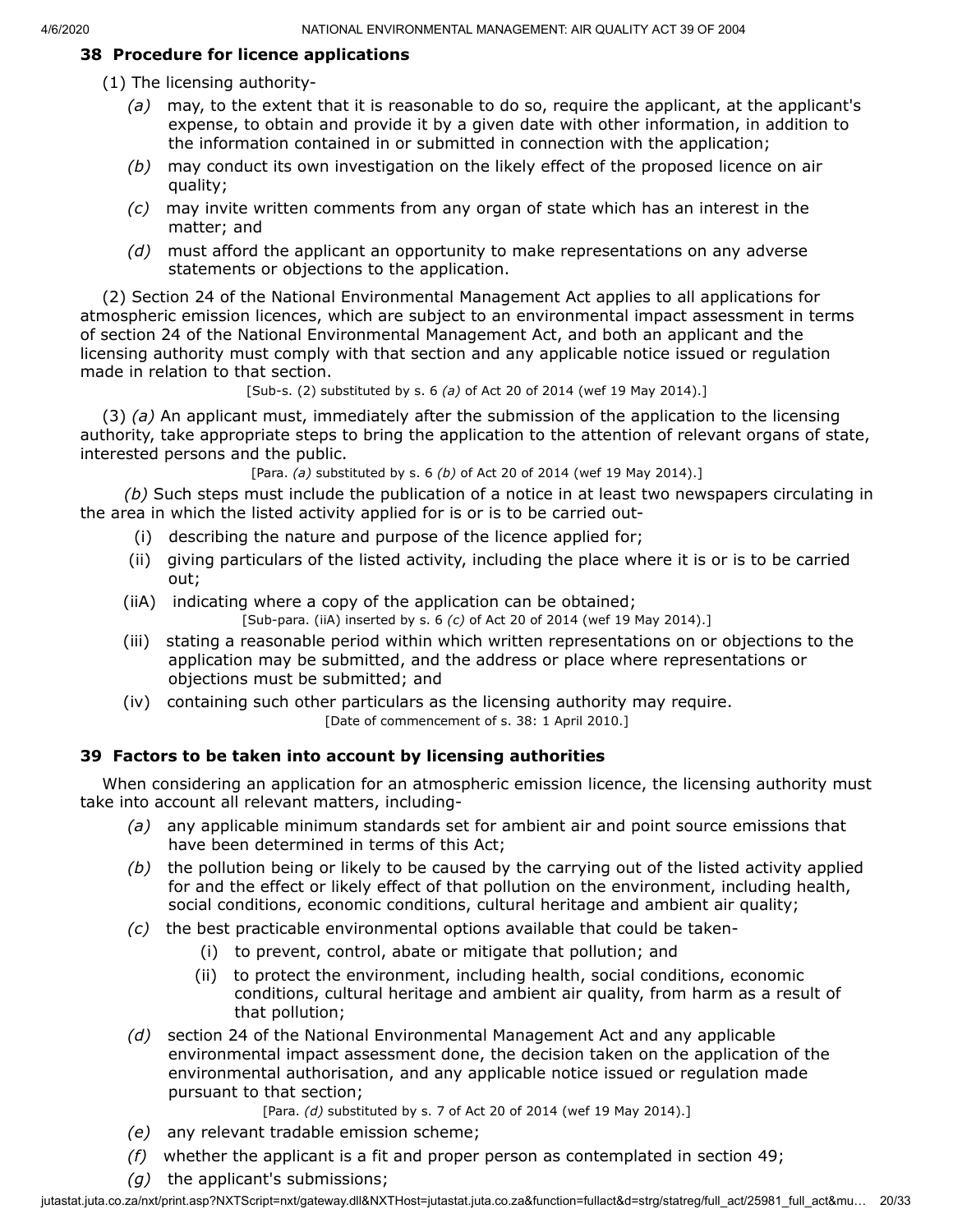- *(h)* any submissions from organs of state, interested persons and the public; and
- *(i)* any guidelines issued by the Minister or MEC relating to the performance by licensing authorities of their functions.

[Date of commencement of s. 39: 1 April 2010.]

# **40 Decisions of licensing authority**

(1) The licensing authority may-

- *(a)* grant an application; or
- *(b)* refuse an application.
- (2) Any decision by a licensing authority to grant an application must be consistent with-
	- *(a)* this Act and any other applicable national or provincial legislation;
	- *(b)* any applicable national or provincial environmental management policies;
	- *(c)* section 24 of the National Environmental Management Act and any applicable environmental impact assessment done, the decision taken on the application for the environmental authorisation, and any applicable notice issued or regulation made pursuant to that section;
		- [Para. *(c)* substituted by s. 8 *(a)* of Act 20 of 2014 (wef 19 May 2014).]
	- *(d)* the national environmental management principles set out in section 2 of the National Environmental Management Act;
	- *(e)* any transitional and other special arrangements contemplated in section 21 (3) *(b)*;
	- *(f)* any minimum standards for atmospheric emissions of identified substances or mixtures of substances as contemplated in section 21 (3);
	- *(g)* any applicable pollution prevention plan contemplated in section 29;
	- *(h)* the objectives of any applicable air quality management plan; and
	- *(i)* any ambient air quality or emission standards that have been determined in terms of this Act.

(3) If the decision on the relevant application for an environmental authorisation has been made in terms of section 24 of the National Environmental Management Act, the licensing authority must decide the application within 60 days of the date on which the decision on the application for the environmental authorisation has been made.

[Sub-s. (3) substituted by s. 8 *(b)* of Act 20 of 2014 (wef 19 May 2014).]

(3A) Where the listed activity relates to a prospecting, mining, exploration or production activity contemplated in the Mineral and Petroleum Resources Development Act, 2002 (Act 28 of 2002), in the area for which the right has been applied for, and the Minister responsible for mineral resources has been identified as the competent authority in terms of section 24C of the National Environmental Management Act, 1998, the Minister, after consultation with the licensing authority contemplated in section 36 (1) and (2) of this Act, must decide the application within the timeframes set out in the National Environmental Management Act, 1998.

[Sub-s. (3A) inserted by s. 8 *(c)* of Act 20 of 2014 (wef 19 May 2014).]

(4) After a licensing authority has reached a decision in respect of a licence application, it must within 30 days-

- *(a)* notify the applicant of the decision, and give written reasons if the application was unsuccessful;
- *(b)* in a manner determined by the licensing authority, notify any persons who have objected to the application; and
- *(c)* at the request of any person contemplated in paragraph *(b)*, give written reasons for its decision or make public its reasons.

[Date of commencement of s. 40: 1 April 2010.]

# **41 Successful applications**

(1) If an application for an atmospheric emission licence has been granted in terms of section 40 (1) *(a)*, the licensing authority must first issue a provisional atmospheric emission licence to enable the commissioning of the listed activity.

(2) A provisional atmospheric emission licence is subject to such conditions and requirements-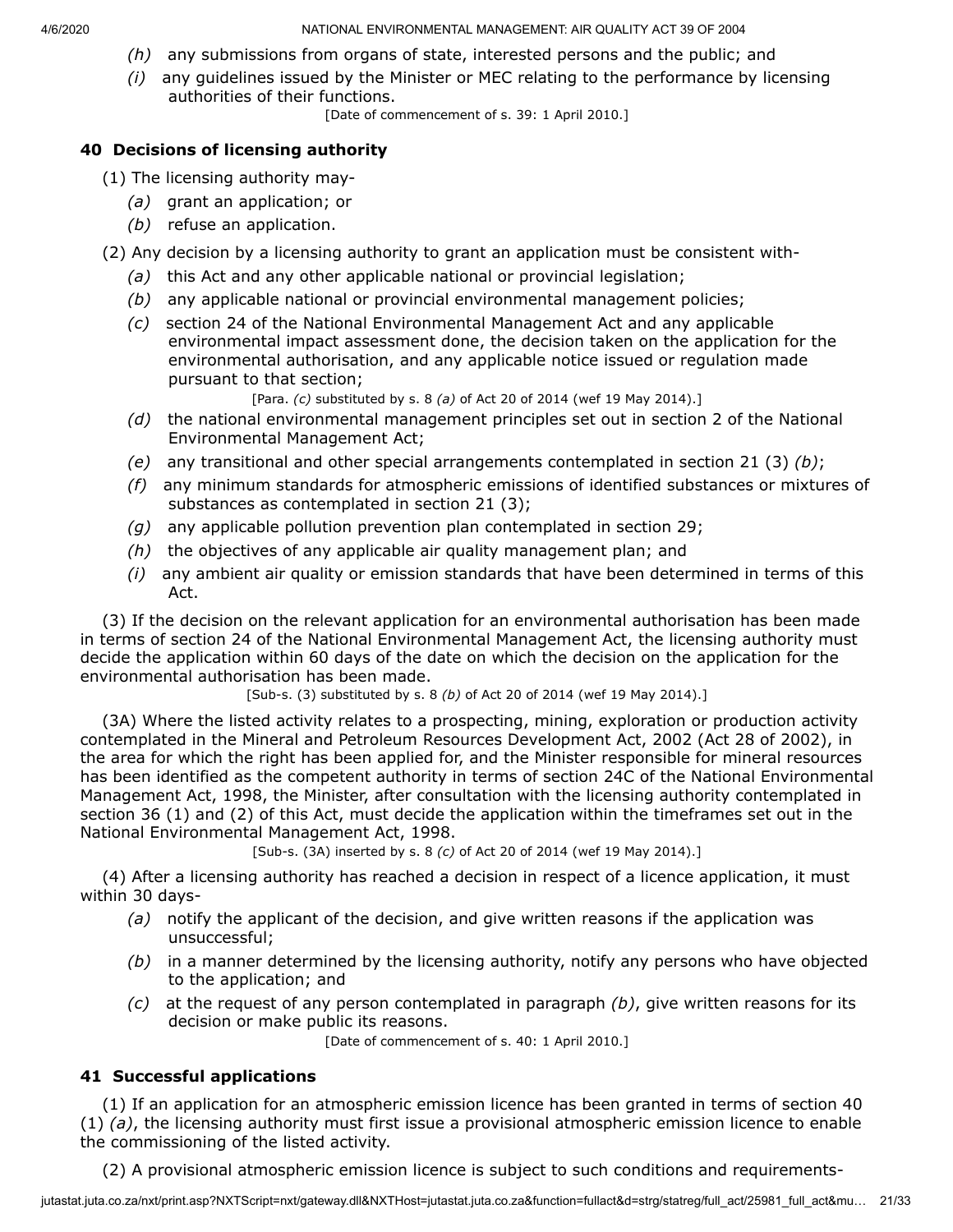- *(a)* as the licensing authority may determine; and
- *(b)* as the Minister or MEC has prescribed for listed activities of the kind in question.

(3) A provisional atmospheric emission licence is valid for a period of one year from the date of the commissioning of the listed activity, and may be extended for an additional one year on good cause shown to the licensing authority.

[Sub-s. (3) added by s. 9 of Act 20 of 2014 (wef 19 May 2014).] [Date of commencement of s. 41: 1 April 2010.]

#### **42 Issuing of atmospheric emission licences**

(1) The holder of a provisional atmospheric emission licence is entitled to an atmospheric emission licence when the commissioned facility has been in full compliance with the conditions and requirements of the provisional atmospheric emission licence for a period of at least six months.

(2) An atmospheric emission licence is subject to such conditions and requirements-

- *(a)* as are specified in terms of section 43;
- *(b)* as the licensing authority may determine; and
- *(c)* as the Minister or MEC has prescribed for listed activities of the kind in question. [Date of commencement of s. 42: 1 April 2010.]

## **43 Contents of provisional atmospheric emission licences and atmospheric emission licences**

(1) A provisional atmospheric emission licence and an atmospheric emission licence must specify-

- *(a)* the activity in respect of which it is issued;
- *(b)* the premises in respect of which it is issued;
- *(c)* the person to whom it is issued;
- *(d)* the period for which the licence is issued;
- *(e)* the name of the licensing authority;
- *(f)* the periods at which the licence may be reviewed;
- *(g)* the maximum allowed amount, volume, emission rate or concentration of pollutants that may be discharged in the atmosphere-
	- (i) under normal working conditions; and
	- (ii) under normal start-up, maintenance and shut-down conditions;
- *(h)* any other operating requirements relating to atmospheric discharges, including non-point source or fugitive emissions;
- *(i)* point source emission measurement and reporting requirements;
- *(j)* on-site ambient air quality measurement and reporting requirements;
- *(k)* penalties for non-compliance;
- *(l)* greenhouse gas emission measurement and reporting requirements; and
- *(m)* any other matters which are necessary for the protection or enforcement of air quality.
- (2) A licence may-
	- *(a)* specify conditions in respect of odour and noise;
	- *(b)* require the holder of the licence to comply with all lawful requirements of an environmental management inspector carrying out his or her duties in terms of the National Environmental Management Act, including a requirement that the holder of the licence must, on request, submit to the inspector a certified statement indicating-
		- (i) the extent to which the conditions and requirements of the licence have or have not been complied with;
		- (ii) particulars of any failure to comply with any of those conditions or requirements;
		- (iii) the reasons for any failure to comply with any of those conditions or requirements; and
		- (iv) any action taken, or to be taken, to prevent any recurrence of that failure or to mitigate the effects of that failure.

[Date of commencement of s. 43: 1 April 2010.]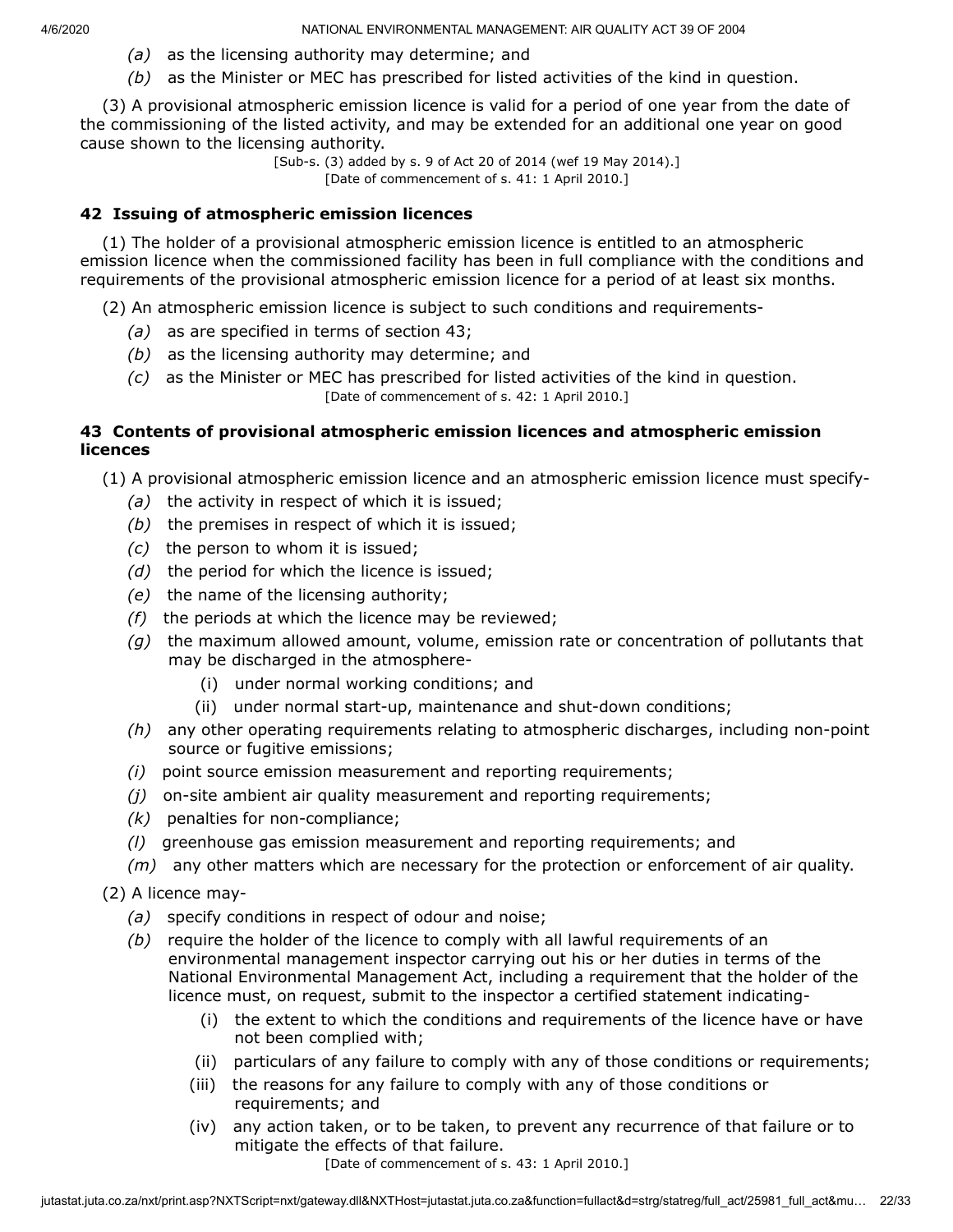#### **44 Transfer of provisional atmospheric emission licences and atmospheric emission licences**

(1) If ownership of an activity for which a provisional atmospheric emission licence or an atmospheric emission licence was issued is transferred, the licence may, with the permission of a licensing authority, be transferred by the holder of the licence to the new owner of the activity.

(2) *(a)* A person applying for permission for the transfer of a licence must lodge the application with the licensing authority of the area in which the listed activity is carried out.

*(b)* The application must be in the form required by the licensing authority.

(3) An application for the transfer of a licence must be accompanied by-

- *(a)* the prescribed processing fee; and
- *(b)* such documentation and information as may be required by the licensing authority.

(4) *(a)* An applicant must take appropriate steps to bring the application for the transfer of an atmospheric emission licence to the attention of interested persons and the public.

*(b)* Such steps must include the publication of a notice in at least two newspapers circulating in the area in which the listed activity applied for is carried out-

- (i) describing the reasons for the transfer of an atmospheric emission licence;
- (ii) giving particulars of the listed activity, including the place where it is carried out;
- (iii) stating a reasonable period within which written representations on or objections to the application may be submitted, and the address or place where representations or objections must be submitted; and
- (iv) containing such other particulars as the licensing authority may require.

(5) When considering an application for the transfer of a licence, the licensing authority must take into account all relevant matters, including whether the person to whom the licence is to be transferred is a fit and proper person as contemplated in section 49.

[Date of commencement of s. 44: 1 April 2010.]

#### **45 Review of provisional atmospheric emission licences and atmospheric emission licences**

(1) A licensing authority must review a provincial atmospheric emission licence or an atmospheric emission licence at intervals specified in the licence, or when circumstances demand that a review is necessary, on payment of the prescribed processing fee.

[Sub-s. (1) substituted by s. 48 of Act 14 of 2009 (wef 18 September 2009).]

(2) The licensing authority must inform the licence holder and the relevant provincial air quality officer, in writing, of any proposed review, the reason for such review and the cost of the prescribed processing fee.

[Sub-s. (2) substituted by s. 48 of Act 14 of 2009 (wef 18 September 2009).]

(3) For purposes of the review, an air quality officer may require the licence holder to compile and submit an atmospheric impact report contemplated in section 30.

[Date of commencement of s. 45: 1 April 2010.]

## **46 Variation of provisional atmospheric emission licences and atmospheric emission licences**

(1) A licensing authority may, by written notice to the holder of a provisional atmospheric emission licence or an atmospheric emission licence, vary the licence-

- *(a)* if it is necessary or desirable to prevent deterioration of ambient air quality;
- *(b)* if it is necessary or desirable for the purposes of achieving ambient air quality standards;
- *(c)* if it is necessary or desirable to accommodate demands brought about by impacts on socio-economic circumstances and it is in the public interest to meet those demands;
- *(d)* at the written request of the holder of the licence;
- *(e)* if it is transferred to another person in terms of section 44; or
- *(f)* if it is reviewed in terms of section 45.
- (2) The variation of a licence includes-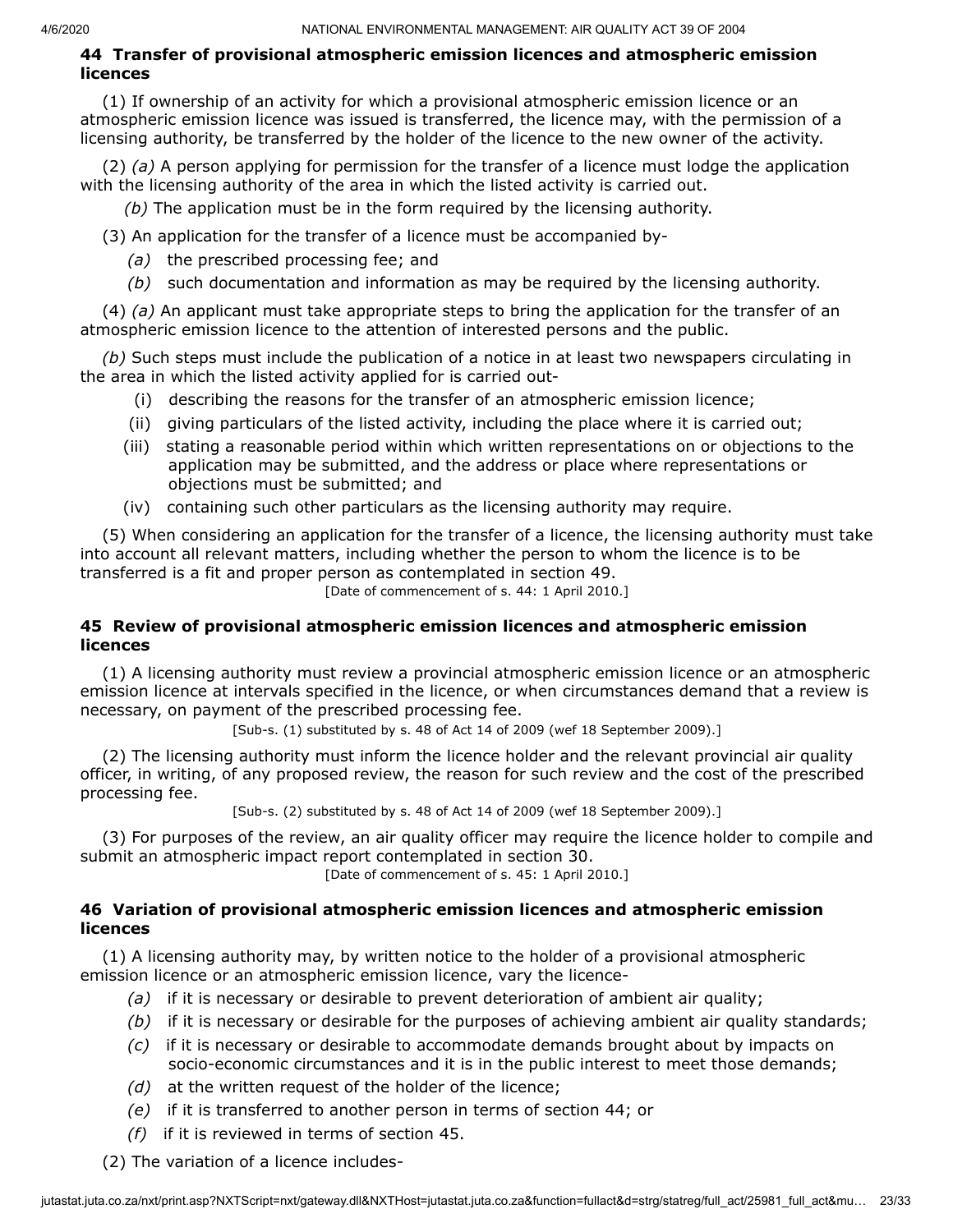- *(a)* the attaching of an additional condition or requirement to the licence;
- *(b)* the substitution of a condition or requirement;
- *(c)* the removal of a condition or requirement; or
- *(d)* the amendment of a condition or requirement.

(3) If a licensing authority receives a request from the holder of a licence in terms of subsection (1) *(d)*, the licensing authority must require the holder of the licence to take appropriate steps to bring the request to the attention of relevant organs of state, interested persons and the public if-

- *(a)* the variation of the licence will authorise an increase in the environmental impact regulated by the licence;
- *(b)* the variation of the licence will authorise an increase in atmospheric emissions; and
- *(c)* the proposed variation has not, for any reason, been the subject of an authorisation in terms of any other legislation and public consultation.

(4) Steps in terms of subsection (3) must include the publication of a notice in at least two newspapers circulating in the area in which the listed activity authorised by the licence is, or will be, carried out-

- *(a)* describing the nature and purpose of the request;
- *(b)* giving particulars of the listed activity, including the place where it is or will be carried out;
- *(c)* stating a reasonable period within which written representations on or objections to the request may be submitted, and the address or place where representations or objections must be submitted; and
- *(d)* containing such other particulars as the licensing authority may require.

(5) Sections 38 and 40, read with the necessary changes as the context may require, apply to the variation of a licence.

[Date of commencement of s. 46: 1 April 2010.]

#### **47 Renewal of provisional atmospheric emission licences and atmospheric emission licences**

(1) A provisional atmospheric emission licence or an atmospheric emission licence may, on application by the holder of the licence, be renewed by a licensing authority.

(2) The holder of a licence must before the expiry date of the licence apply for the renewal of the licence to the licensing authority of the area in which the listed activity is carried out, by lodging to the licensing authority an application in the form required by the licensing authority.

(3) An application for the renewal of a licence must be accompanied by-

- *(a)* the prescribed processing fee;
- *(b)* proof that the relevant provincial air quality officer has been notified of the application; and
- *(c)* such documentation and information as may be required by the licensing authority.

(4) The holder of a provisional atmospheric emission licence may not apply for the renewal of the provisional licence more than once.

(5) Sections 38, 40 and 43, read with the necessary changes as the context may require, apply to an application for the renewal of a licence.

[Date of commencement of s. 47: 1 April 2010.]

#### **48 Emission control officers**

(1) An air quality officer may require the holder of a provisional atmospheric emission licence or an atmospheric emission licence to designate an emission control officer, having regard to the size and nature of the listed activity for which the licence was granted.

(2) An emission control officer must have requisite air quality management competence in respect of the listed activity in question, and must-

*(a)* work towards the development and introduction of cleaner production technologies and practices;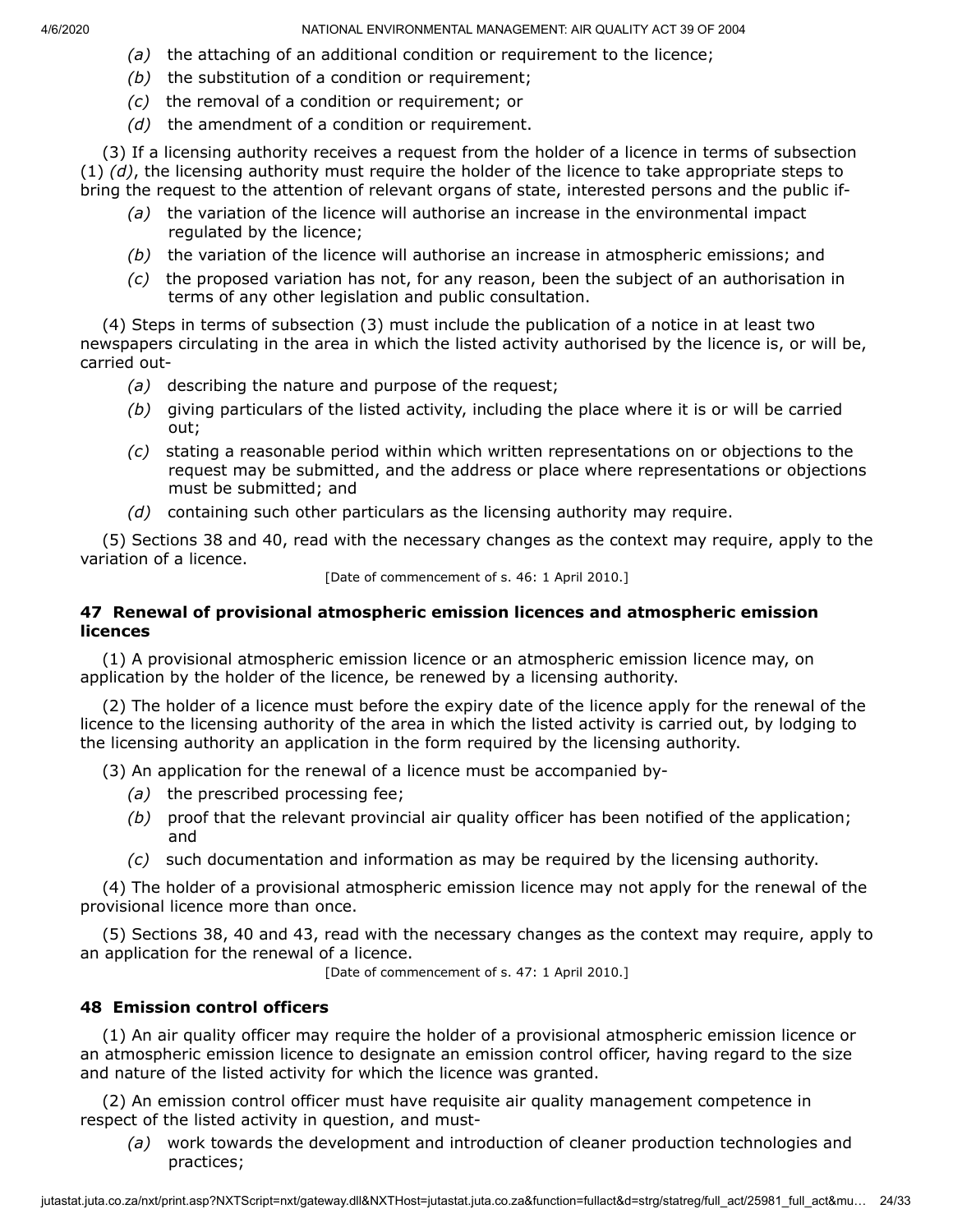- *(b)* take all reasonable steps to ensure compliance by the holder of the licence with the licence conditions and requirements; and
- *(c)* promptly report any non-compliance with any licence conditions or requirements to the licensing authority through the most effective means reasonably available.

(3) Nothing in this section affects the obligations and liability of the holder of a licence to comply with the conditions and requirements of the licence.

[Date of commencement of s. 48: 1 April 2010.]

#### **49 Criteria for fit and proper persons**

In order to determine whether a person is a fit and proper person for the purposes of an application in terms of this Chapter, a licensing authority must take into account all relevant facts, including whether-

- *(a)* that person has contravened or failed to comply with this Act, the Atmospheric Pollution Prevention Act or any other legislation applicable to air quality;
- *(b)* that person has held a provisional atmospheric emission licence, an atmospheric emission licence or other authority that has been suspended or revoked;
- *(c)* that person has been a director or senior manager who is or was a director or manager of a company, a juristic person or firm to whom paragraph *(a)* or *(b)* applies; or
- [Para. *(c)* substituted by s. 49 of Act 14 of 2009 (wef 18 September 2009) and by s. 10 of Act 20 of 2014 (wef 19 May 2014).]
- *(d)* the management of the listed activity which is the subject of the application will or will not be in the hands of a technically competent person. [Date of commencement of s. 49: 1 April 2010.]

# **CHAPTER 6**

# **INTERNATIONAL AIR QUALITY MANAGEMENT (s 50)**

## **50 Transboundary air pollution**

(1) The Minister may investigate any situation which creates, or may reasonably be anticipated to contribute to-

- *(a)* air pollution across the Republic's boundaries; or
- *(b)* air pollution that violates, or is likely to violate, an international agreement binding on the Republic in relation to the prevention, control or correction of pollution.

(2) If the investigation contemplated in subsection (1) reveals that the release of a substance into the air from a source in the Republic may have a significant detrimental impact on air quality, the environment or health in a country other than the Republic, the Minister may prescribe measures to prevent, control or correct the releases within the Republic.

(3) Before publishing regulations under subsection (2), the Minister must consult with-

- *(a)* the Cabinet member responsible for foreign affairs; and
- *(b)* the MEC concerned.

(4) Regulations contemplated in subsection (2) may include provisions regarding-

- *(a)* the quantity or concentration of the substance that may be released into the air;
- *(b)* the manner in which and conditions under which the substance may be released into the air, either alone or in combination with any other substance;
- *(c)* the maintenance of records for the administration of any regulation made under this section;
- *(d)* the conduct of sampling, analyses, tests, measurements or monitoring of the substance and the submission of the results to the Minister; and
- *(e)* the conditions, test procedures and laboratory practices to be followed for conducting sampling, analyses, tests, measurements or monitoring of the substance.

(5) The Minister may, through the Cabinet member responsible for foreign affairs, advise the government of any country that would be affected by or benefit from the regulation before it is published.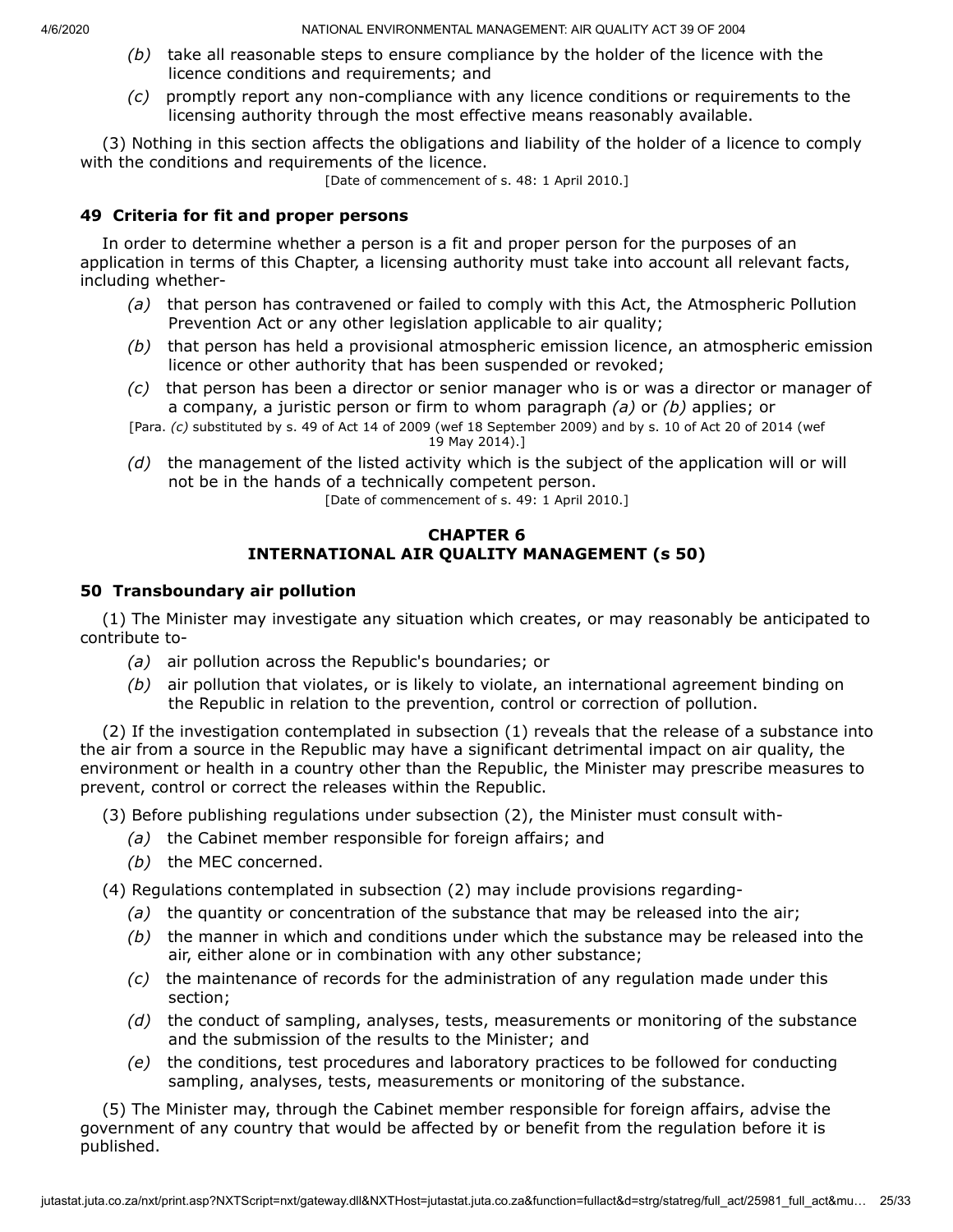# **CHAPTER 7 OFFENCES AND PENALTIES (ss 51-52)**

# **51 Offences**

(1) A person is guilty of an offence if that person-

- *(a)* contravenes a provision of section 22, 25, 28 or 35 (2); [Para. *(a)* substituted by s. 11 of Act 20 of 2014 (wef 19 May 2014).]
- *(b)* fails to submit or to implement a pollution prevention plan as required by section 29 (1) *(b)* or (2);
- *(c)* fails to submit an atmospheric impact report required in terms of section 30;
- *(d)* fails to notify the Minister as required by section 33;
- *(e)* contravenes or fails to comply with a condition or requirement of an atmospheric emission licence;

[Date of commencement of para. *(e)*: 1 April 2010.]

- *(f)* supplies false or misleading information in any application for an atmospheric emission licence, or for the transfer, variation or renewal of such a licence; [Date of commencement of para. *(f)*: 1 April 2010.]
- *(g)* supplies false or misleading information to an air quality officer;
- *(h)* contravenes or fails to comply with a condition subject to which exemption from a provision of this Act was granted in terms of section 59.

(2) A person operating a controlled emitter is guilty of an offence if the emissions from that controlled emitter do not comply with the standards established under section 24 (1).

(3) A person performing a listed activity is guilty of an offence if air pollutants at concentrations above the emission limits, specified in an atmospheric emission licence, are emitted as a result of that activity.

[Date of commencement of sub-s. (3): 1 April 2010.]

#### **52 Penalties**

(1) A person convicted of an offence referred to in section 51 is liable to a fine not exceeding five million rand, or to imprisonment for a period not exceeding five years and in the case of a second or subsequent conviction, to a fine not exceeding R10 million or imprisonment for a period not exceeding 10 years or in both instances to both a fine and such imprisonment.

[Sub-s. (1) substituted by s. 50 *(a)* of Act 14 of 2009 (wef 18 September 2009).]

(2) A fine contemplated in subsection (1) must be determined with due consideration of-

- *(a)* the severity of the offence in terms of its impact, or potential impact, on health, wellbeing, safety and the environment;
- *(b)* the monetary or other benefits which accrued to the convicted person through the commission of the offence; and
- *(c)* the extent of the convicted person's contribution to the overall pollution load of the area under normal working conditions.

[Sub-s. (2) substituted by s. 50 *(a)* of Act 14 of 2009 (wef 18 September 2009).]

(3) Notwithstanding anything to the contrary in any other law, a magistrate's court shall have jurisdiction to impose any penalty prescribed by this Act.

[Sub-s. (3) added by s. 50 *(b)* of Act 14 of 2009 (wef 18 September 2009).]

# **CHAPTER 8 GENERAL MATTERS (ss 53-59)**

## *Part 1 Regulations (ss 53-55)*

# **53 Regulations by Minister**

The Minister may make regulations that are not in conflict with this Act, regarding-

*(a)* any matter necessary to give effect to the Republic's obligations in terms of an international agreement relating to air quality and climate change;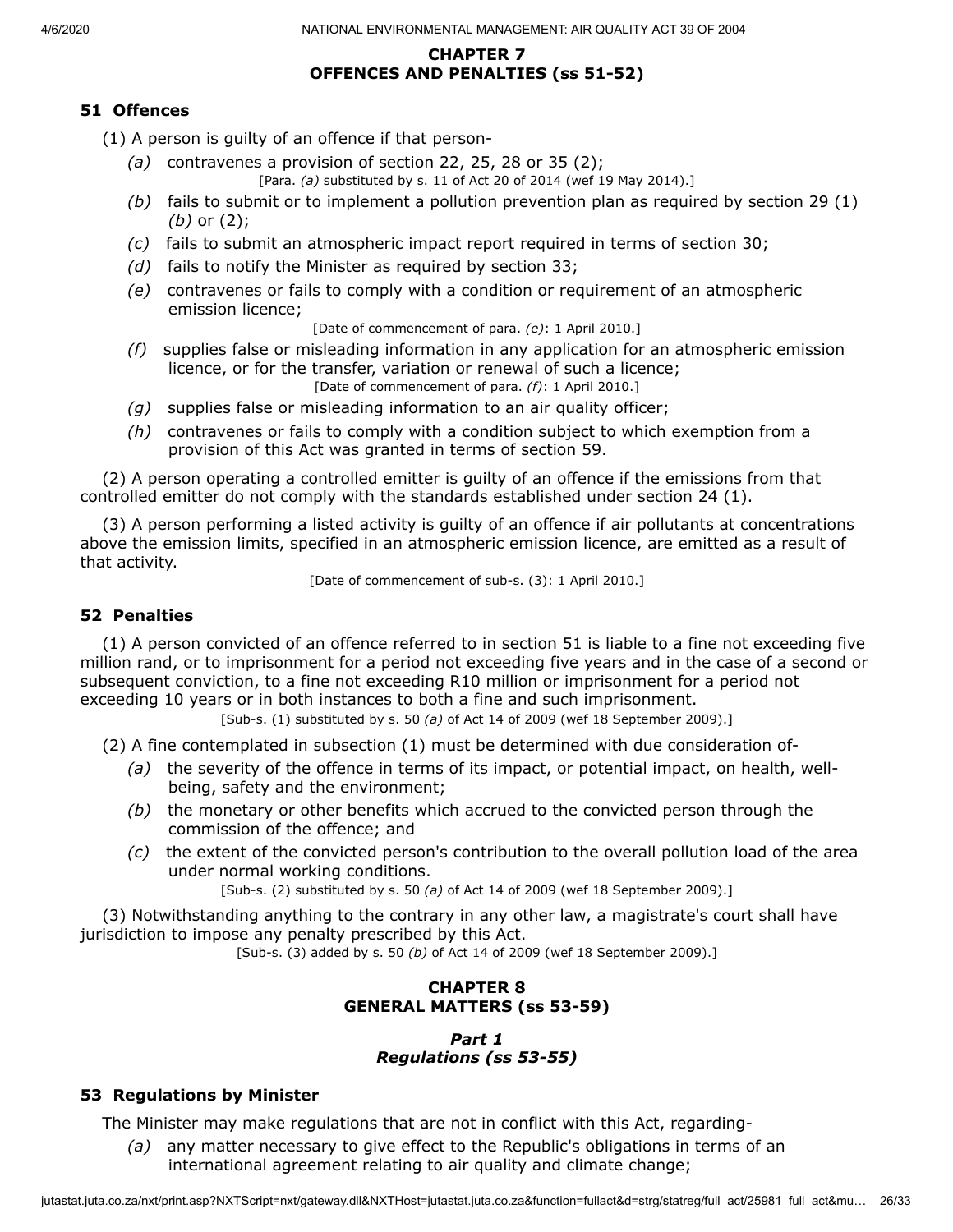[Para. *(a)* substituted by s. 12 *(a)* of Act 20 of 2014 (wef 19 May 2014).]

- *(a*A*)* information relating to energy that is required for compiling atmospheric emissions; [Para. *(a*A*)* inserted by s. 12 *(b)* of Act 20 of 2014 (wef 19 May 2014).]
- *(b)* matters relating to environmental management co-operation agreements, to the extent that those agreements affect air quality;
- *(c)* emissions, including the prohibition of specific emissions, from point, non-point and mobile sources of emissions, including motor vehicles;
- *(d)* open fires and incinerators;
- *(e)* ozone-depleting substances;
- *(f)* codes of practice;
- *(g)* records and returns;
- *(h)* labelling;
- *(i)* trading schemes;
- *(j)* powers and duties of air quality officers;
- *(k)* appeals against decisions of officials in the performance of their functions in terms of the regulations;
- *(l)* incentives to encourage change in behaviour towards air pollution by all sectors in society;
- *(l*A*)* the procedure and criteria to be followed in the determination of an administrative fine in terms of section 22A;

[Para. *(l*A*)* inserted by s. 12 *(c)* of Act 20 of 2014 (wef 19 May 2014).]

- *(m)* requirements in respect of monitoring;
- *(n)* the avoidance or reduction of harmful effects on air quality from activities not otherwise regulated in terms of this Act;
- *(o)* any matter that may or must be prescribed in terms of this Act; or
- *(p)* any other matter necessary for the implementation or application of this Act.

# **54 Regulations by MECs responsible for air quality**

The MEC may make regulations for the province concerned, not inconsistent with this Act, in respect of any matter for which the MEC may or must make regulations in terms of this Act, including a matter referred to in section 53 *(c)* to *(p)*.

# **55 General**

(1) Regulations made in terms of this Act may-

- *(a)* restrict or prohibit any act, either absolutely or conditionally;
- *(b)* apply-
	- (i) generally to the Republic or a province, as the case may be, or only in a specified area or category of areas; or
	- (ii) generally to all persons or only to a specified category of persons;
- *(c)* differentiate between different-
	- (i) areas or categories of areas; or
	- (ii) persons or categories of persons; and
- *(d)* incorporate by reference any code of practice or any national or international standard relating to air quality.

(2) Regulations made in terms of this Act may provide that any person who contravenes or fails to comply with a provision thereof is guilty of an offence and liable in the case of a first conviction to a fine not exceeding R5 million or to imprisonment for a period not exceeding five years and in the case of a second or subsequent conviction to a fine not exceeding R10 million or imprisonment for a period not exceeding 10 years and in respect of both instances to both such fine and such imprisonment.

[Sub-s. (2) substituted by s. 37 of Act 14 of 2013 (wef 24 July 2013).]

(3) *(a)* Before publishing any regulation made in terms of this Act, or any amendment to the regulations, the Minister or MEC must follow a consultative process in accordance with sections 56 and 57.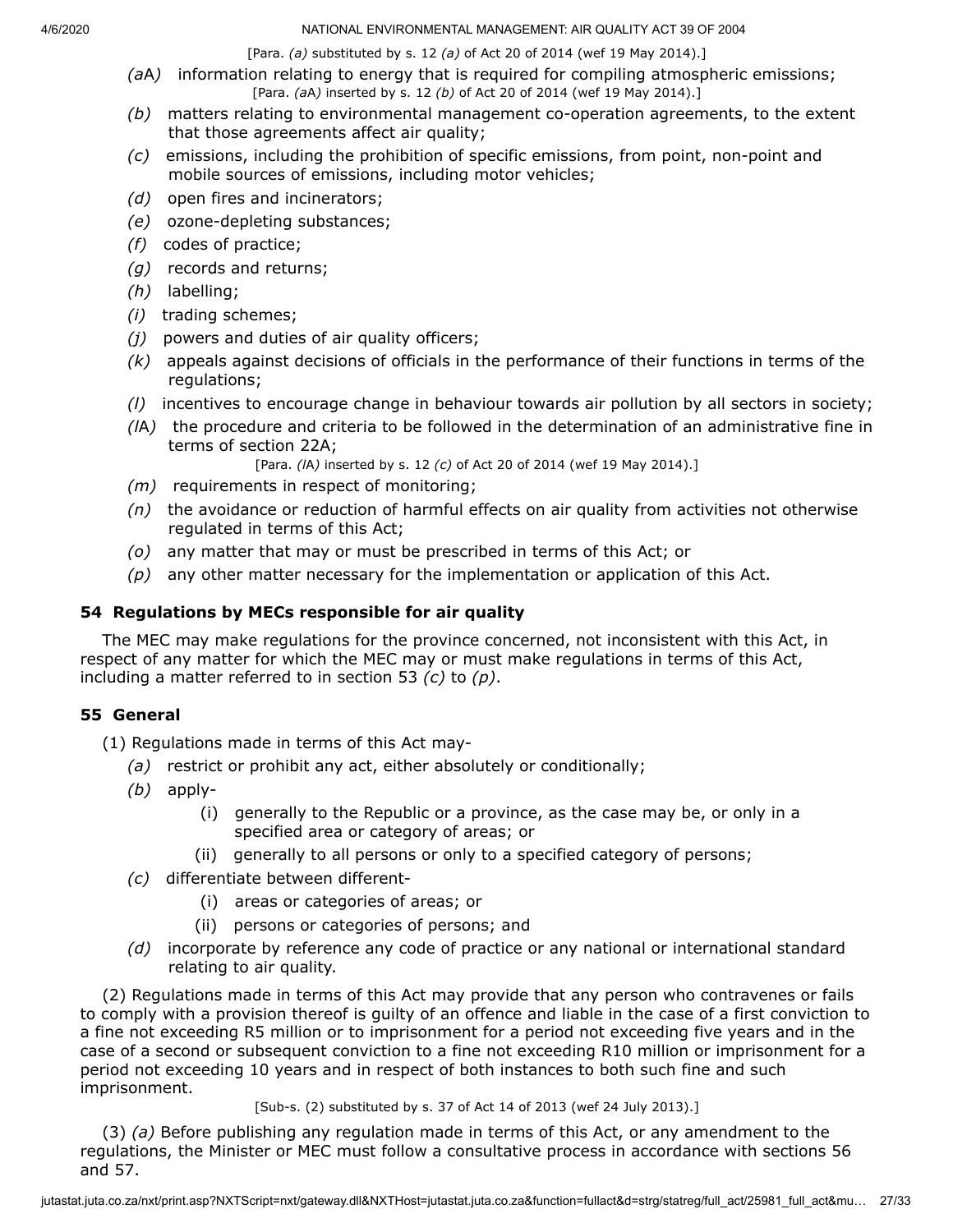*(b)* Paragraph *(a)* need not be complied with if the regulations are amended in a nonsubstantive way.

#### *Part 2 Consultative process (ss 56-57)*

#### **56 Consultation**

(1) Before exercising a power which, in terms this Act, must be exercised in accordance with this section and section 57, the Minister or MEC must follow such consultative process as may be appropriate in the circumstances.

(2) When conducting the consultations contemplated in subsection (1), the Minister must-

- *(a)* consult all Cabinet members whose areas of responsibility will be affected by the exercise of the power;
- *(b)* in accordance with the principles of co-operative governance as set out in Chapter 3 of the Constitution, consult the MEC responsible for air quality in each province that will be affected by the exercise of the power; and
- *(c)* allow public participation in the process in accordance with section 57.
- (3) When conducting the consultations contemplated in subsection (1), the MEC must-
	- *(a)* consult all members of the Executive Council whose areas of responsibility will be affected by the exercise of the power;
	- *(b)* in accordance with the principles of co-operative governance as set out in Chapter 3 of the Constitution, consult the Minister and all other national organs of state that will be affected by the exercise of the power; and
	- *(c)* allow public participation in the process in accordance with section 57.

# **57 Public participation**

(1) Before exercising a power which, in terms of this Act, must be exercised in accordance with this section, the Minister or MEC must give notice of the proposed exercise of the relevant power-

- *(a)* in the *Gazette*; and
- *(b)* in at least one newspaper distributed nationally or, if the exercise of the power will affect only a specific area, in at least one newspaper distributed in that area.

(2) The notice must-

- *(a)* invite members of the public to submit to the Minister or MEC, within 30 days of publication of the notice in the *Gazette*, written representations on or objections to the proposed exercise of the power; and
- *(b)* contain sufficient information to enable members of the public to submit meaningful representations or objections.

(3) The Minister or MEC may in appropriate circumstances allow any interested person or community to present oral representations or objections to the Minister or MEC, or a person designated by the Minister or MEC.

(4) The Minister or MEC must give due consideration to all representations or objections received or presented before exercising the power concerned.

#### *Part 3 Delegations and exemptions (ss 58-59)*

#### **58 Delegations**

(1) The Minister or MEC, as the case may be, may delegate or assign to an official in their respective departments-

- *(a)* any power or duty of the Minister or MEC contained in this Act, excluding the power to publish or amend a regulation in terms of section 53 or 54 or a notice in terms of section 7 (1), 9 (1), 10 (1), 18 (1), 21 (1), 23 (1) or 29 (1); or
- *(b)* any power or duty reasonably necessary to assist the Minister or MEC in exercising a power or performing a duty of the Minister or MEC.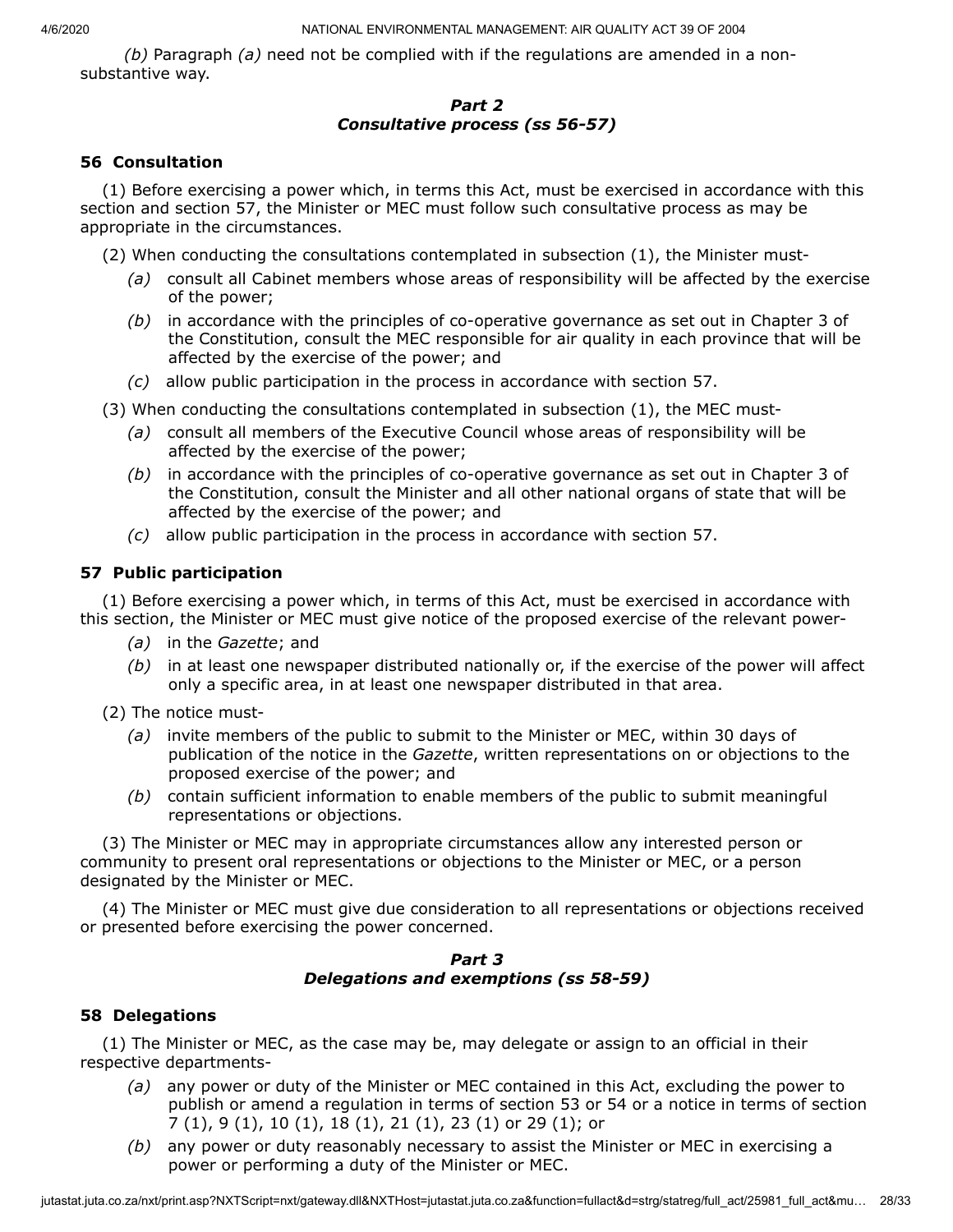(2) The Minister or MEC must regularly review and, if necessary, amend or withdraw a delegation or assignment under subsection (1).

(3) A delegation or assignment to an official under subsection (1)-

- *(a)* is subject to such limitations and conditions as the Minister or MEC may impose;
- *(b)* may either be to a specific individual or to the holder of a specific post in the relevant department;
- *(c)* may authorise that official to subdelegate or further assign, in writing, the power or duty concerned to another official in the department, or to the holder of a specific post in the department; and
- *(d)* does not divest the Minister or MEC of the responsibility concerning the exercise of the delegated power or the performance of the assigned duty.

(4) The Minister or MEC may confirm, vary or revoke any decision taken by an official as a result of a delegation or subdelegation in terms of this section, subject to any rights that may have become vested as a consequence of the decision.

# **59 Exemptions**

(1) *(a)* Any person or organ of state may, in writing, apply for exemption from the application of a provision of this Act to the Minister.

*(b)* No exemption from a provision of section 9, 22 or 25 may be granted in terms of paragraph *(a)*.

(2) An application in terms of subsection (1) must be accompanied by reasons.

(3) *(a)* The Minister may require an applicant applying for exemption to take appropriate steps to bring the application to the attention of relevant organs of state, interested persons and the public.

*(b)* The steps contemplated in paragraph *(a)* must include the publication of a notice in at least two newspapers circulating nationally-

- (i) giving reasons for the application; and
- (ii) containing such other particulars concerning the application as the Minister may require.

(4) The Minister may-

- *(a)* from time to time review any exemption granted in terms of this section; and
- *(b)* on good grounds withdraw any exemption.

(5) The Minister may on such conditions and limitations determined by the Minister delegate any of the powers contained in this section to-

- *(a)* the MEC responsible for air quality in a province; or
- *(b)* a metropolitan or district municipality.

## **CHAPTER 9 MISCELLANEOUS (ss 60-64)**

# **60 Repeal of legislation**

(1) The legislation mentioned in the Table in Schedule 1 is hereby repealed or amended to the extent set out in the third column of the Table, subject to subsections (2) and (3) of this section and section 61.

(2) Anything done or deemed to have been done under a provision repealed by subsection (1) and which can be done in terms of a provision of this Act must be regarded as having been done under that provision of this Act.

(3) Anything done or deemed to have been done under a provision repealed by subsection (1) and which can be done in terms of the constitutional or statutory powers of a municipality, remains in force in the area of a municipality until repealed by the municipality of that area. [Date of commencement of s. 60: 1 April 2010.<sup>[3](#page-28-0)</sup>]

<span id="page-28-0"></span>3 S. 1 of the National Environment Laws Amendment Act 44 of 2008 lapsed on 1 April 2010 when s. 60 commenced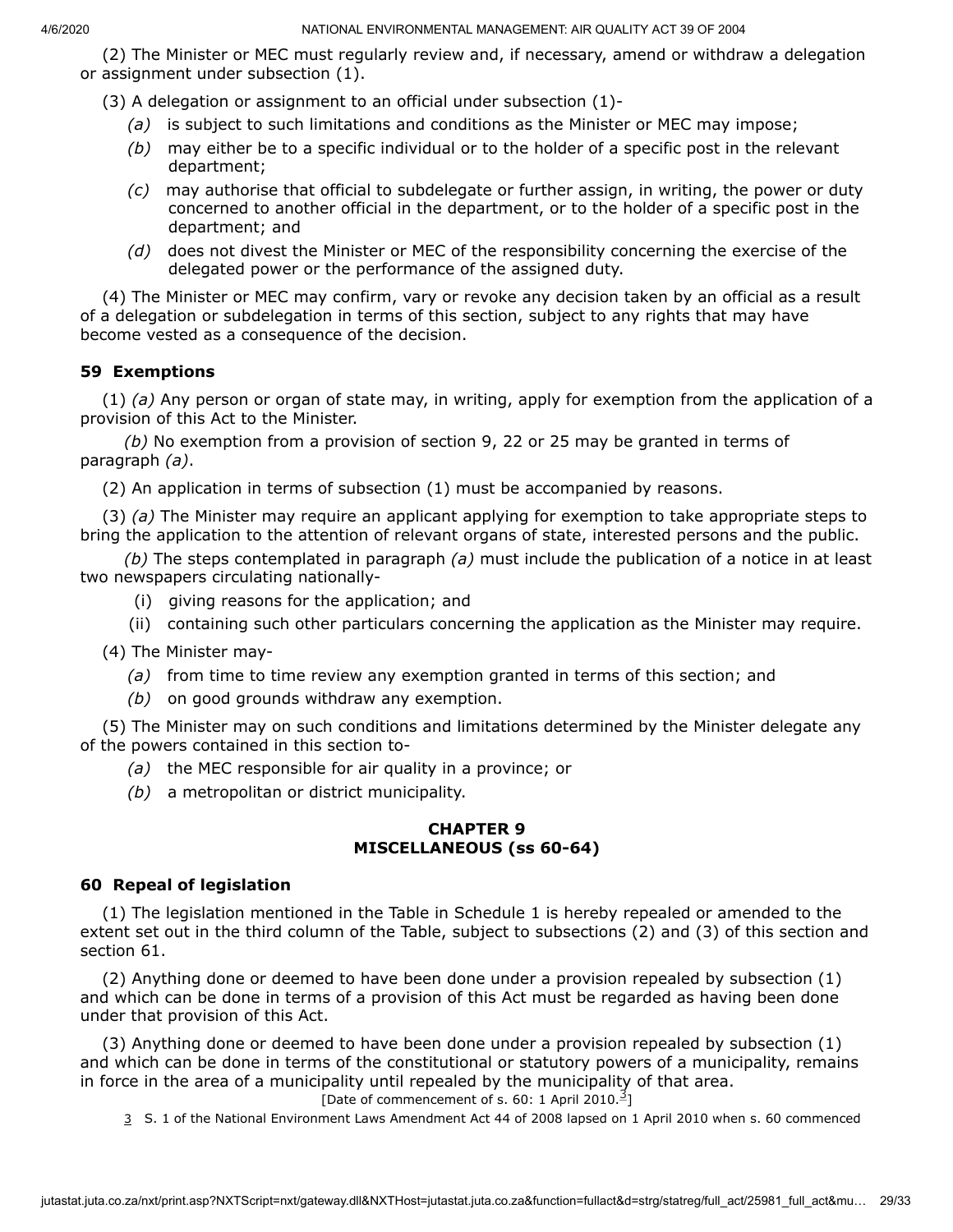#### **61 Transitional arrangements in respect of registration certificates issued in terms of Atmospheric Pollution Prevention Act**

(1) *(a)* Despite the repeal of the Atmospheric Pollution Prevention Act by section 60 of this Act, a provisional registration certificate issued in terms of that Act and which was a valid certificate immediately before the date on which section 60 took effect, continues to be valid for a period of two years from that date, subject to paragraph *(c)*.

*(b)* During the period for which a provisional registration certificate continues to be valid, the provisions of this Act, read with the necessary changes as the context may require, apply in respect of-

- (i) the holder of such a certificate as if that person is the holder of a provisional atmospheric emission licence issued in terms of section 41 (1) of this Act for the activity for which the certificate was issued; and
- (ii) the certificate as if the certificate is a provisional atmospheric emission licence.
- *(c)* If during the two-year period referred to in paragraph *(a)*-
- (i) a provisional atmospheric emission licence is issued to the holder of a provisional registration certificate following a revision in terms of section 45 or an application for renewal in terms of section 47, the certificate expires on the date of issue of the provisional licence; or
- (ii) an atmospheric emission licence is issued to the holder of a provisional registration certificate in terms of section 42 (1), the certificate expires on the date of issue of the licence.

(2) *(a)* Despite the repeal of the Atmospheric Pollution Prevention Act by section 60 of this Act, a registration certificate issued in terms of that Act and which was a valid certificate immediately before the date on which section 60 took effect, continues to be valid for a period of four years from that date, subject to paragraph *(d)*.

*(b)* During the period for which a registration certificate continues to be valid, the provisions of this Act, read with the necessary changes as the context may require, apply in respect of-

- (i) the holder of such a certificate as if that person is the holder of an atmospheric emission licence issued in terms of section 42 (1) of this Act for the activity for which the certificate was issued; and
- (ii) the certificate as if the certificate is an atmospheric emission licence.

*(c)* The holder of a registration certificate must within the first three years of the four- year period referred to in paragraph *(a)*, lodge a renewal application in terms of section 47 with the licensing authority of the area in which the activity for which the certificate was issued is carried out.

*(d)*(i) If the holder of a registration certificate fails to comply with paragraph *(c)*, the certificate expires at the end of the three years referred to in paragraph *(c)*.

(ii) If during the four-year period referred to in paragraph *(a)* an atmospheric emission licence is issued to the holder of a registration certificate following an application for renewal in terms of paragraph *(c)*, the certificate expires on the date of issue of the licence.

(iii) If during the period before the holder of a registration certificate lodges an application for renewal in terms of paragraph *(c)*, an atmospheric emission licence is issued to the holder of the certificate following a revision in terms of section 45, the certificate expires on the date of issue of the licence. In such event compliance with paragraph *(c)* falls away.

(3) Despite the repeal of the Atmospheric Pollution Prevention Act by section 60 of this Act, any application for a registration certificate made in terms of that Act which was not decided when section 60 took effect, must be proceeded with in terms of this Act as if such application was an application for an atmospheric emission licence in terms of section 37.

[Date of commencement of s. 61: 1 April 2010.]

**62 ......**

[S. 62 repealed by s. 13 of Act 20 of 2014 (wef 19 May 2014).]

**63 ......**

[S. 63 repealed by s. 14 of Act 20 of 2014 (wef 19 May 2014).]

#### **64 Short title and commencement**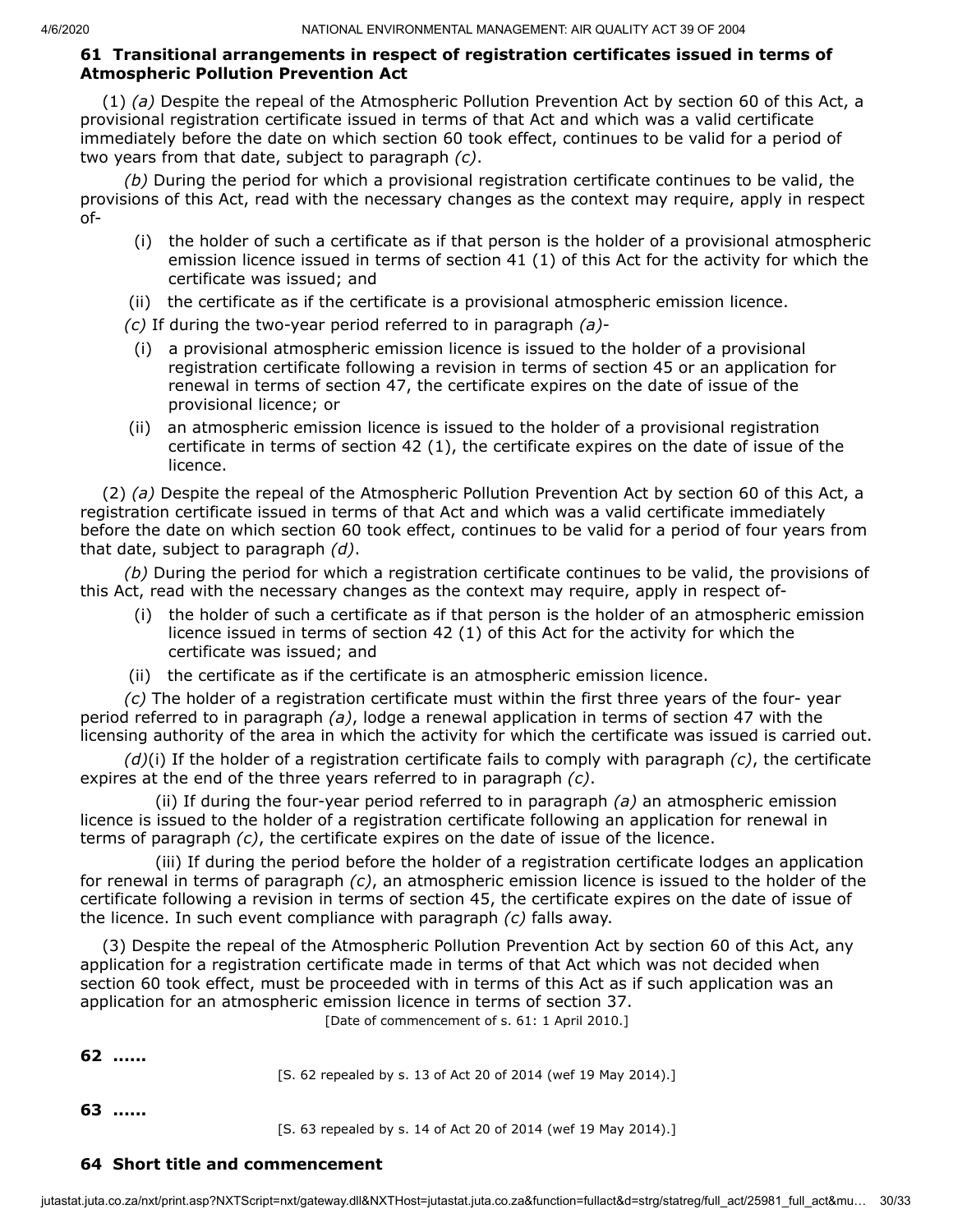(1) This Act is called the National Environmental Management: Air Quality Act, 2004, and takes effect on a date determined by the Minister by notice in the *Gazette*.

(2) Different dates may be determined in terms of subsection (1) for different provisions of the Act.

# **Schedule 1 LEGISLATION REPEALED**

(Section 60)

[Schedule 1 substituted by s. 8 of Act 44 of 2008 (wef 11 September 2009).]

| No. and year of<br>Act | <b>Short title</b>                                   | <b>Extent of repeal or</b><br>amendment |
|------------------------|------------------------------------------------------|-----------------------------------------|
| Act 45 of 1965         | Atmospheric Pollution Prevention Act, 1965           | lThe whole                              |
| Act 17 of 1973         | Atmospheric Pollution Prevention Amendment Act, 1973 | The whole                               |
| Act 21 of 1981         | Atmospheric Pollution Prevention Amendment Act, 1981 | The whole                               |
| Act 15 of 1985         | Atmospheric Pollution Prevention Amendment Act, 1985 | The whole                               |

#### **Schedule 2**

**......**

[Schedule 2 repealed by s. 15 of Act 20 of 2014.]

# **NATIONAL ENVIRONMENTAL MANAGEMENT: AIR QUALITY AMENDMENT ACT 20 OF 2014 [1](#page-31-0)**

[ASSENTED TO 16 MAY 2014] [DATE OF COMMENCEMENT: 19 MAY 2014]

(see s. 17 of this Act)

*(English text signed by the President)*

#### **published in**

*GG* 37666 of 19 May 2014

#### **ACT**

**To amend the National Environmental Management: Air Quality Act, 2004, so as to substitute certain sections; to provide for the establishment of the National Air Quality Advisory Committee; to provide for the consequences of unlawful commencement of a listed activity; to provide for monitoring, evaluation and reporting on the implementation of an approved pollution prevention plan; to empower the MEC or Minister to take a decision in the place of the licensing authority under certain circumstances; to provide for the Minister as licensing authorities in situations where the province, as a delegated licensing authority by the municipality, is the applicant for an atmospheric emission licence, where the applications are trans-boundary, where the air activity forms part of national priority project, where the activity is also related to the environmental impact and waste management activities authorised by the Minister, where the air activity relates to a prospecting, mining, exploration or production activity; to delete cross references to the Environmental Conservation Act, 1989; to clarify that applications must be brought to the attention of interested and affected parties soon after the submission to**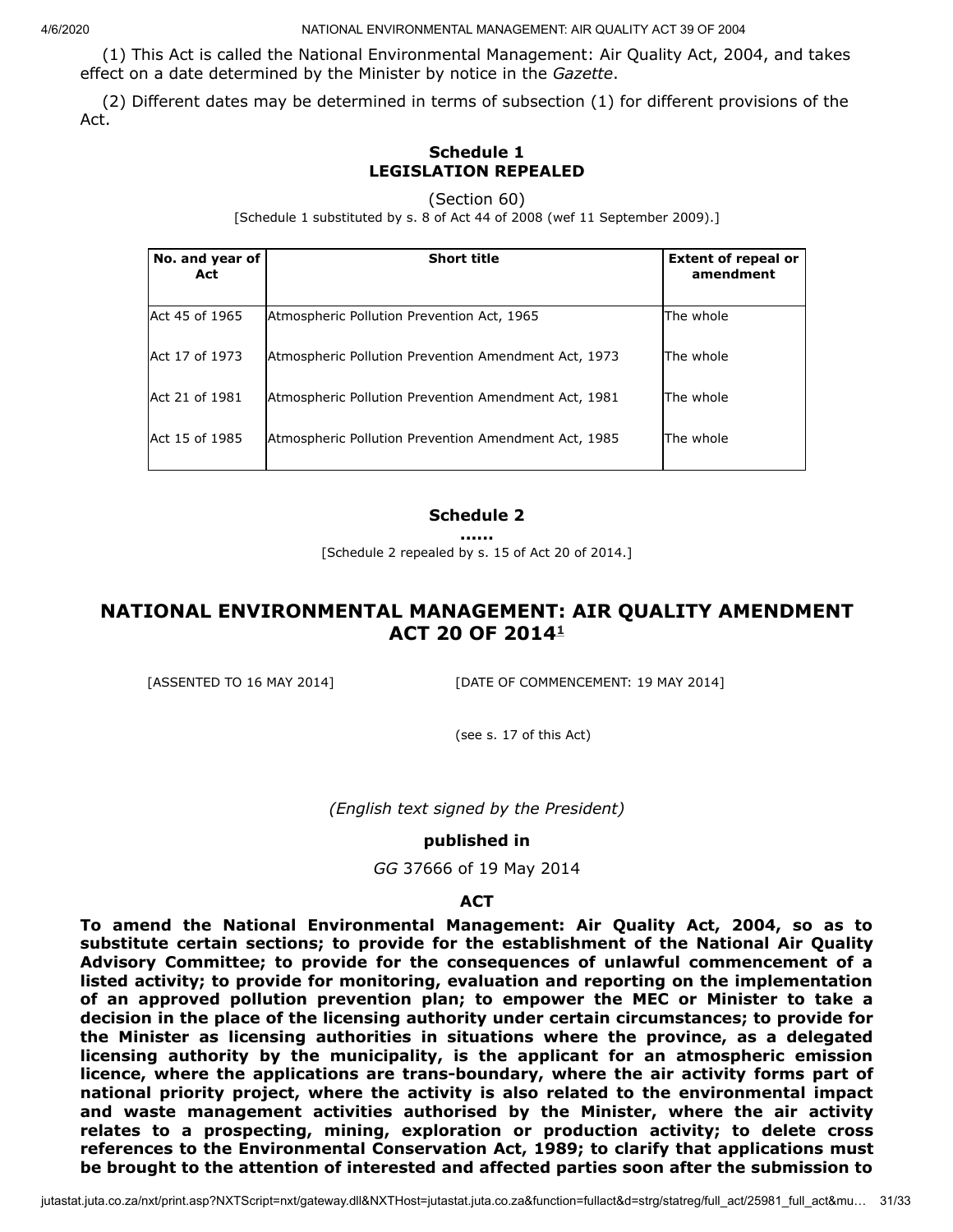**the licensing authority; to provide for a validity period of provisional atmospheric emission licence; to create an offence for non-compliance with controlled fuels standards; to provide for the development of regulations on climate change matters and the procedure and criteria for administrative fines; to delete certain obsolete provisions; and to provide for matters connected therewith.**

<span id="page-31-0"></span>BE IT ENACTED by the Parliament of the Republic of South Africa, as follows:-

 $1$  This Act has been updated to include all available historical commencement details

#### **1**

Amends section 1 of the National Environmental Management: Air Quality Act 39 of 2004, as follows: paragraph *(a)* inserts the definition of 'commissioning'; paragraph *(b)* substitutes the definition of 'Department'; paragraph *(c)* deletes the definition of 'Environment Conservation Act'; paragraph *(d)* substitutes the definition of 'licensing authority'; and paragraph *(e)* substitutes the definition of 'Minister'.

#### **2**

Amends section 13 of the National Environmental Management: Air Quality Act 39 of 2004, as follows: paragraph *(a)* substitutes subsection (1); paragraph *(b)* substitutes subsection (2) *(d)*; and paragraph *(c)* adds subsection (3).

#### **3**

Inserts section 22A of the National Environmental Management: Air Quality Act 39 of 2004.

#### **4**

Amends section 29 of the National Environmental Management: Air Quality Act 39 of 2004 by adding subsection (4).

#### **5**

Amends section 36 of the National Environmental Management: Air Quality Act 39 of 2004, as follows: paragraph *(a)* deletes subsection (3); paragraph *(b)* inserts subsections (3A) to (3D) inclusive; and paragraph *(c)* adds subsections (5) to (8) inclusive.

#### **6**

Amends section 38 of the National Environmental Management: Air Quality Act 39 of 2004, as follows: paragraph *(a)* substitutes subsection (2); paragraph *(b)* substitutes subsection (3) *(a)*; and paragraph *(c)* inserts subsection (3) *(b)* (iiA).

#### **7**

Amends section 39 of the National Environmental Management: Air Quality Act 39 of 2004 by substituting paragraph *(d)*.

#### **8**

Amends section 40 of the National Environmental Management: Air Quality Act 39 of 2004, as follows: paragraph *(a)* substitutes subsection (2) *(c)*; paragraph *(b)* substitutes subsection (3); and paragraph *(c)* inserts subsection (3A).

#### **9**

Amends section 41 of the National Environmental Management: Air Quality Act 39 of 2004 by adding subsection (3).

#### **10**

Amends section 49 of the National Environmental Management: Air Quality Act 39 of 2004 by substituting paragraph *(c)*.